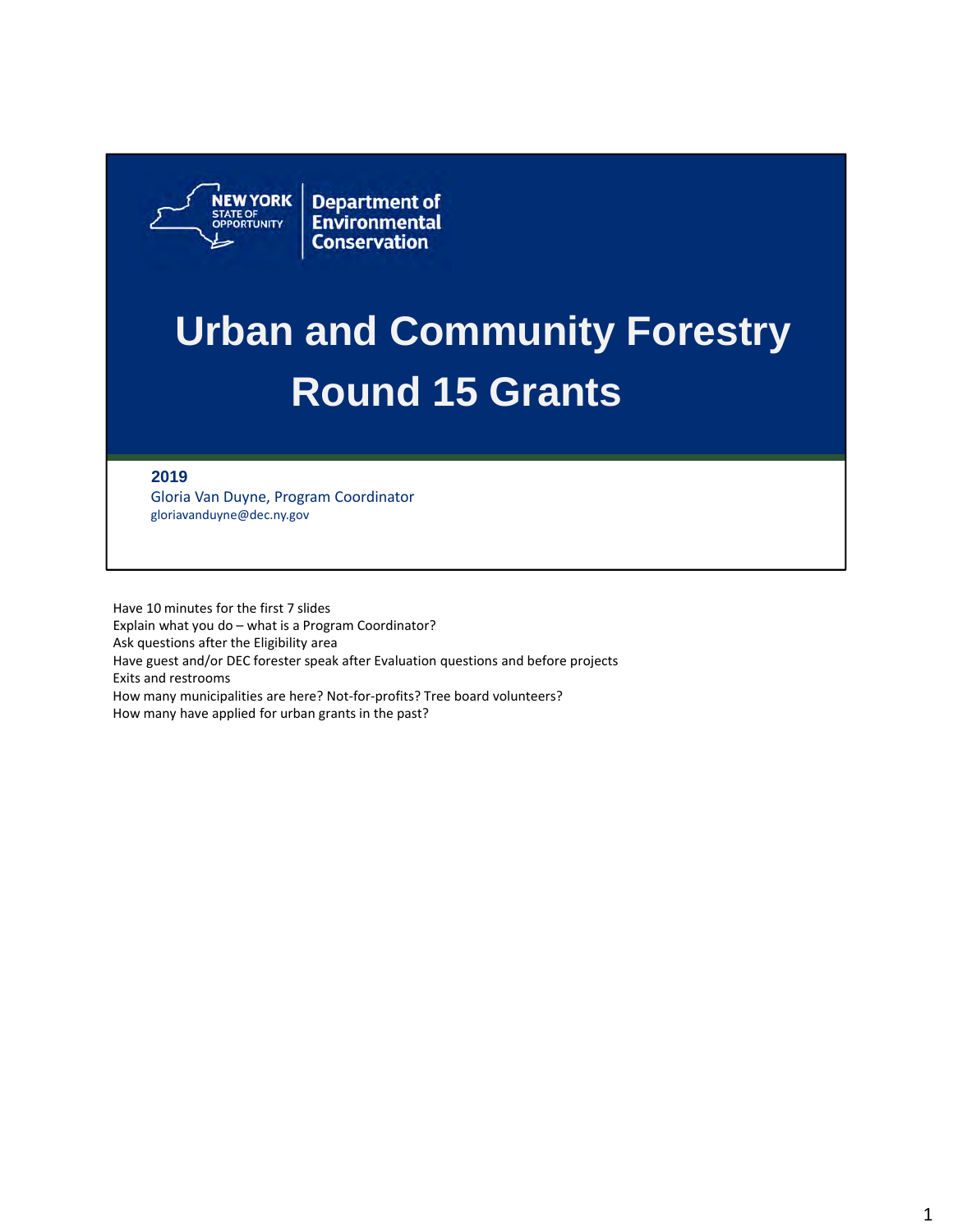# **Grant Objective**

To help communities create healthy urban and community forests and forestry programs through tree planting, management and maintenance projects.

These community forests will enhance the quality of life for all.



**2** 

Healthy Forests. Actions. Quality of life.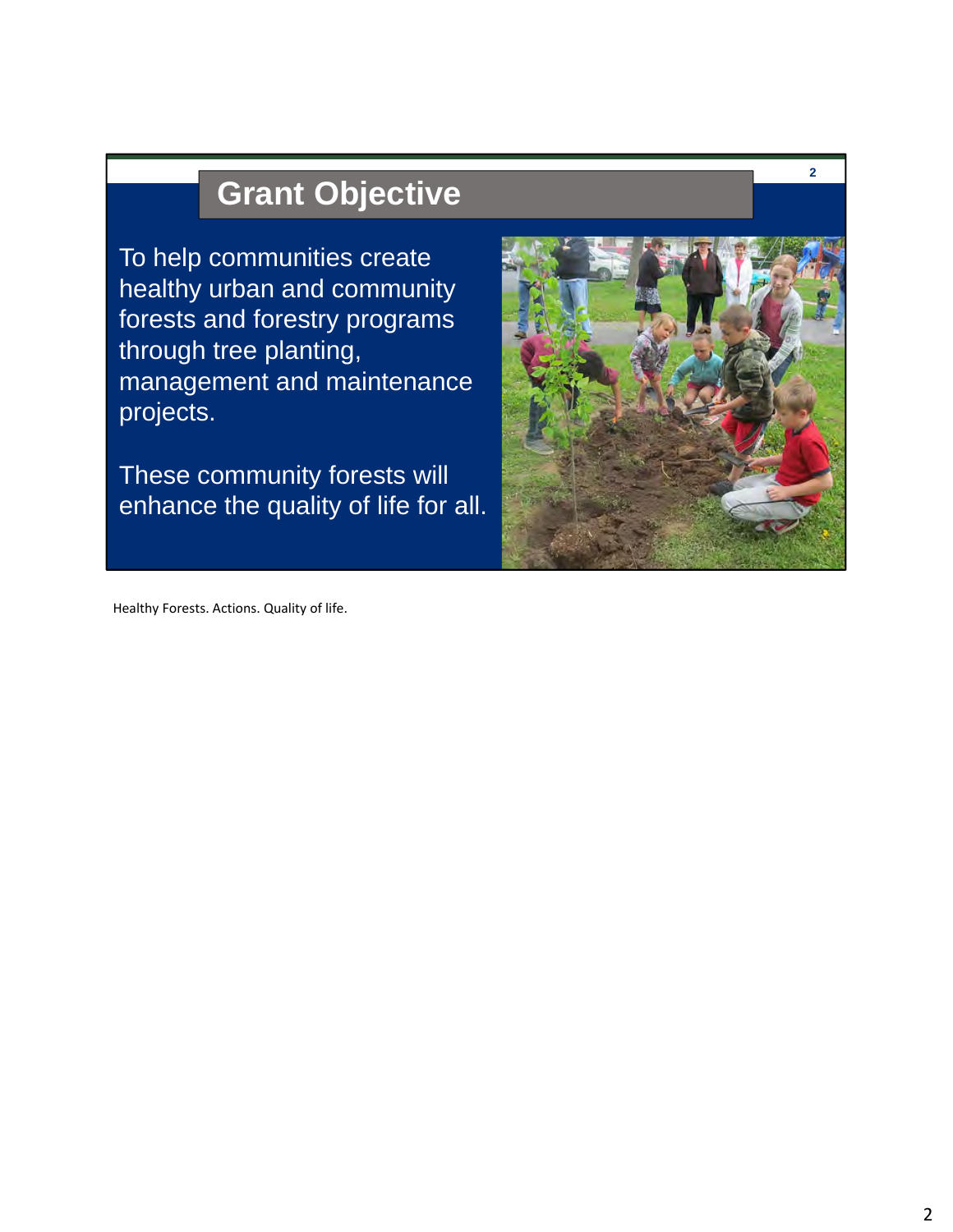### **New This Round**

- 1. If you have a grant in Round 14, you may submit one application in Round 15.
- 2. If you have never received funding from DEC Urban Forestry or last award was Round 10 (2009-2010), you will receive 2 points.
- 3. Need to get professional guidance prior to end of question and answer period.



artment of<br>ronmental

**3** 

- 1. All others may submit 2 applications
- 2. Including Round 10
- 3. Q&A period ends usually halfway through the application period, approximately 4 weeks into the application period. Prof guidance – top points speaking with ISA certified arborist. Get email from them showing consult. can start now talking to Arborist and DEC urban forester.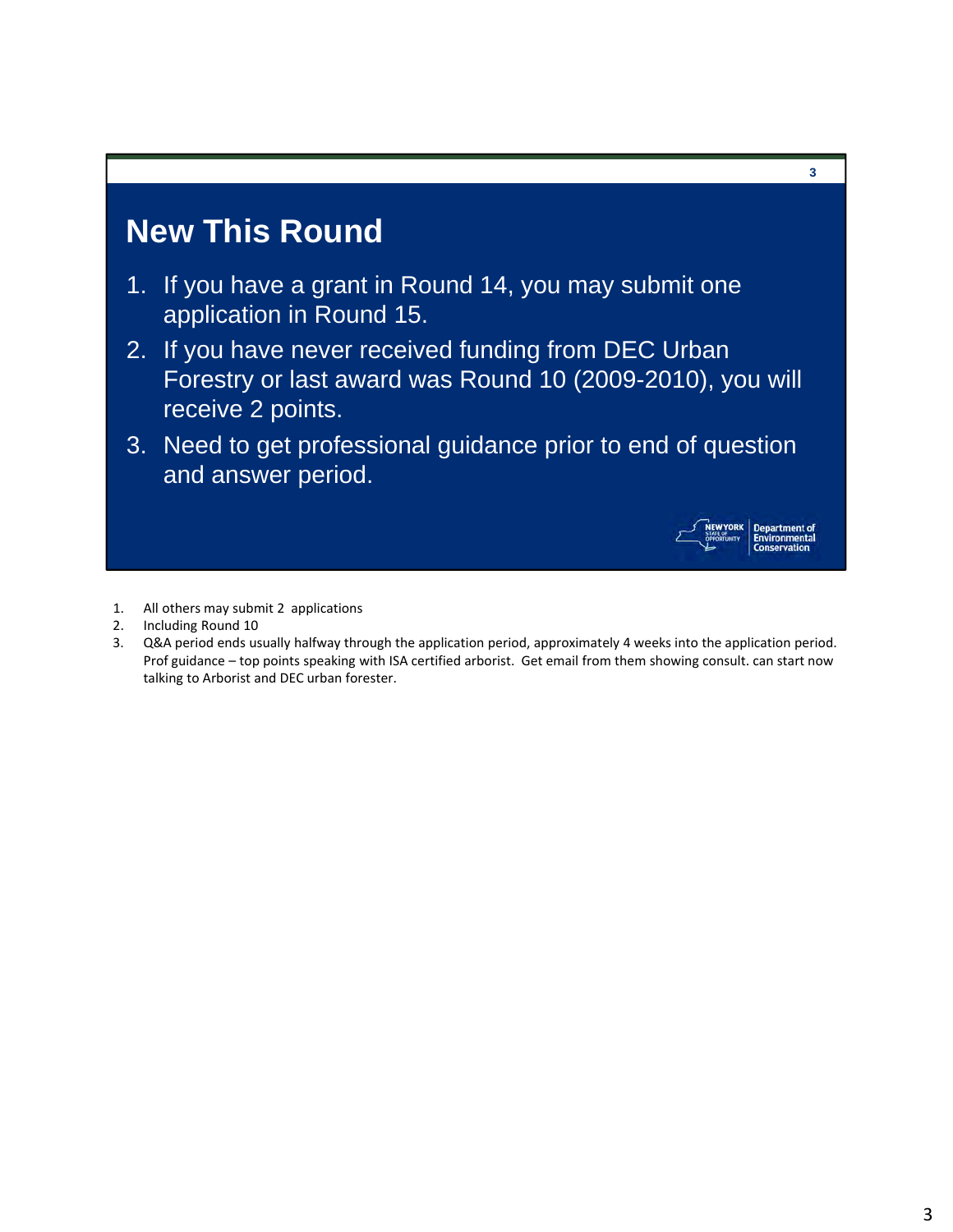## **Who is Eligible to Apply?**

- Small and large communities
- Not-for-profit corporations (501(c)3)
- • Public benefit corporations, community colleges, SWCDs, public authorities, tribes

#### **Minimum Grant Amount**

• \$11,000

#### **Maximum Grant Amount**

- Large communities ‐ \$75,000
- Small communities \$50,000





 Large = > 65,000 people (25) We encourage collaboration between town and village

#### EPF

 Legislature recent years \$1 mil, at least ½ to large Not offered on regular basis, \$ has accumulated (last round 2.4 mil)

#### Who is Eligible?

 1. New York municipalities and quasi‐governmental entities including: counties, cities, towns, villages, public benefit corporations, public authorities, municipal corporations, soil and water conservation districts, community colleges, and Indian nations or tribes recognized by the State or the United States with a reservation wholly or partly within the boundaries of New York State, or any combination thereof.

 2. Not‐For‐Profit Corporations: an organization that is subject to New York State's Not‐For‐Profit Corporation Law and is qualified for tax‐exempt status under Section 501(c)(3) of the Federal Internal Revenue Code.

 Not Eligible: Academic institutions and foundations supporting the maintenance of academic campuses are not eligible applicants in this round of grant funding, except as allowed under the above definition of "municipalities and quasi‐ governmental entities. Individuals and unincorporated groups may not apply, but an eligible not‐for‐profit organization, known as a fiscal sponsor, may apply on behalf of an individual or unincorporated group.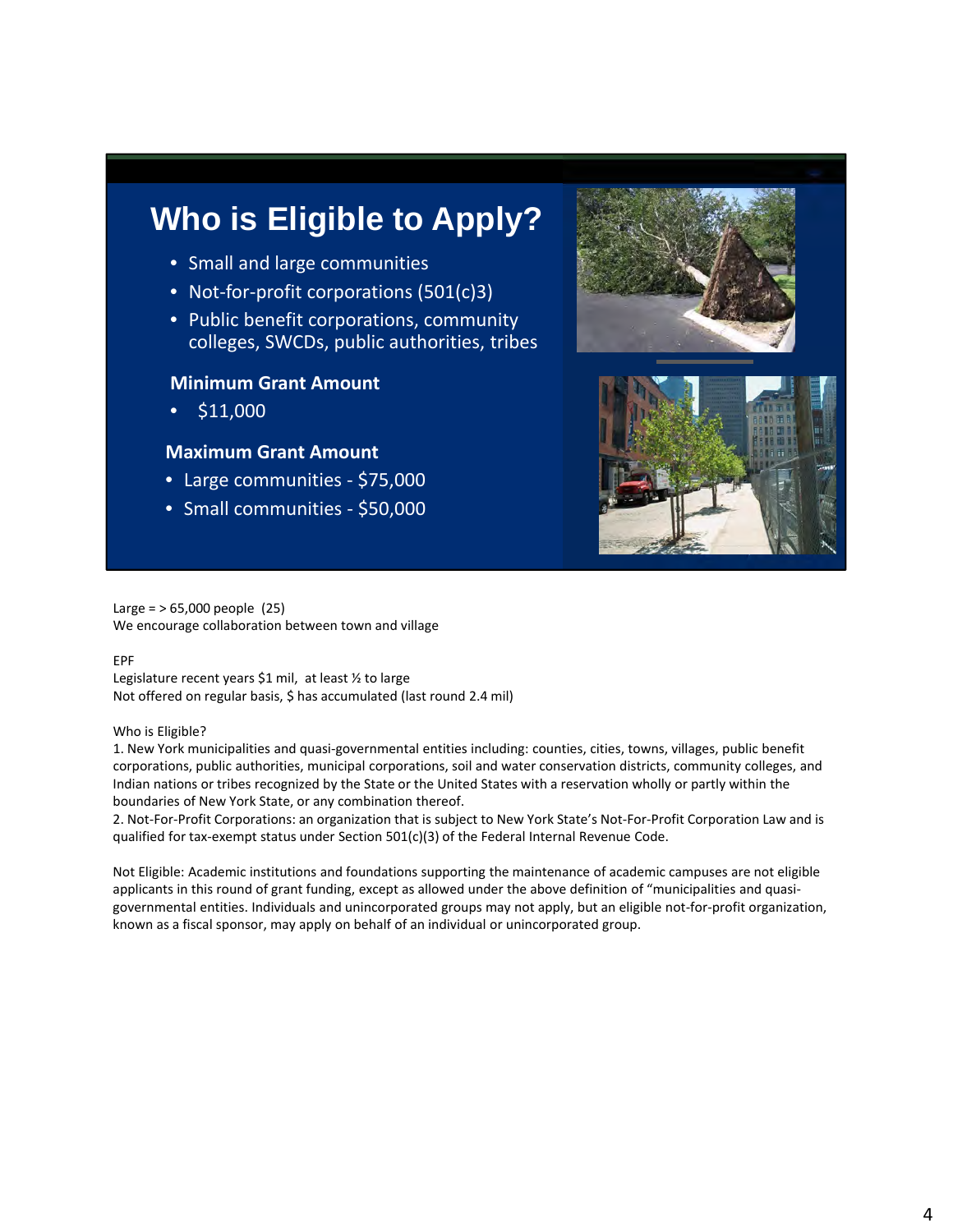

2019 will see the Urban & Community Forestry Program mark its 15<sup>th</sup> Round. From small beginnings in 2001 in the DEC offices, it has grown to be one of the Department's flagship grants and has been a partner with the USFS and later the NYS Urban Forestry Council, Releaf and PRISMs to forge common goals in connecting people to trees and their environment. UCF involves our regional foresters all over the state, who's local knowledge is invaluable in all aspects of these grants. It is a very competitive program so we are here today to see that everyone gets the best preparation for the application and to let you know that we provide support after the award and through the contracting, implementation and close out processes.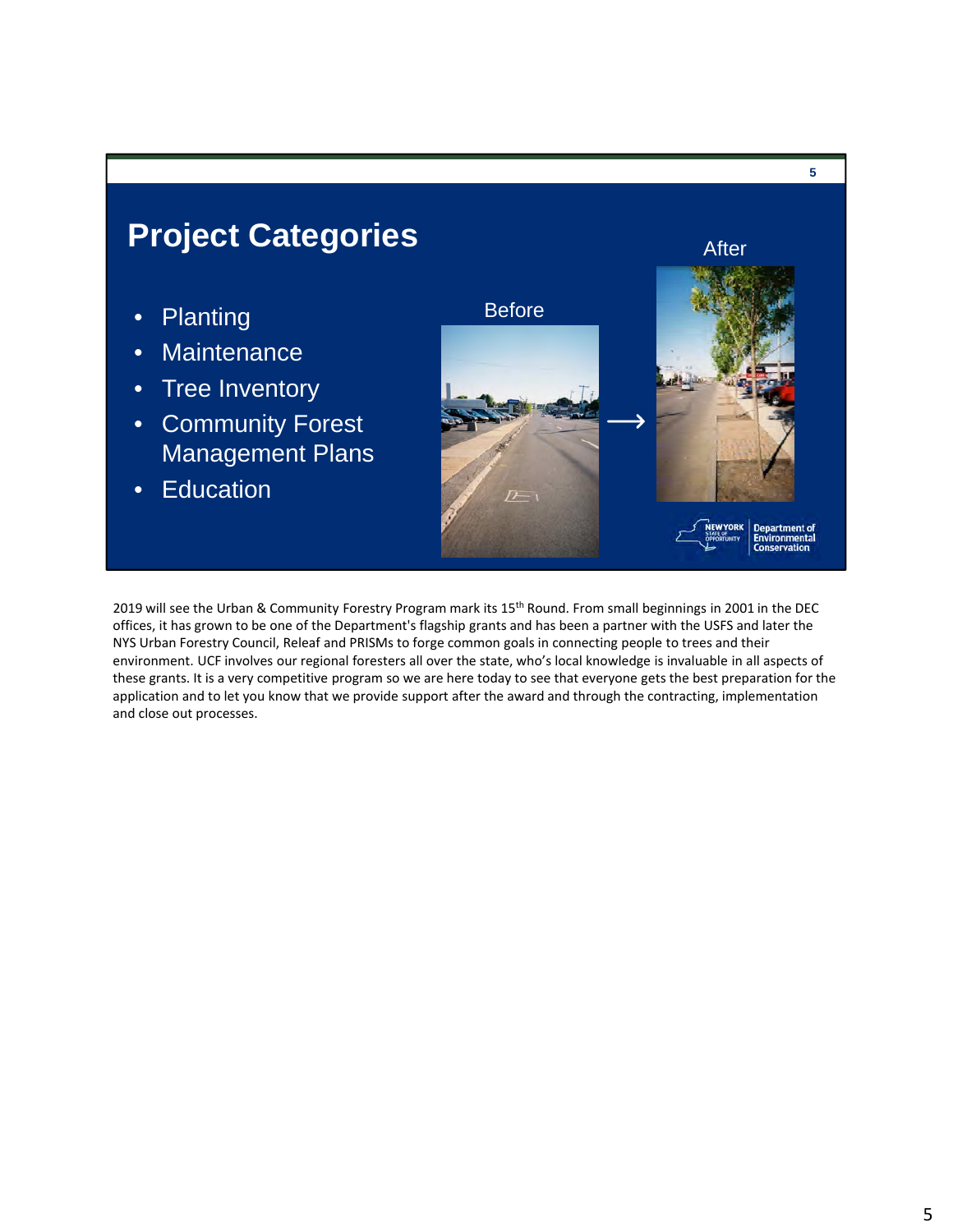

 GG used for all grants except Consolidated Funding Aps. Everyone has to register Roles (many mistakes)

- Delegated Administrator –assign other's roles within GG. Usually town clerk
- Grantee the person writing the application grant writer, tree board volunteer have limited access
- Contract signatory the official(s) with authority to submit the application usually town clerk and/or elected official Even If you hire a grant writer, the Applicant must submit the application and should review it to make sure you know what you are submitting and everything has been provided.

Make sure you know how to use GG so you are ready for any grant opportunity.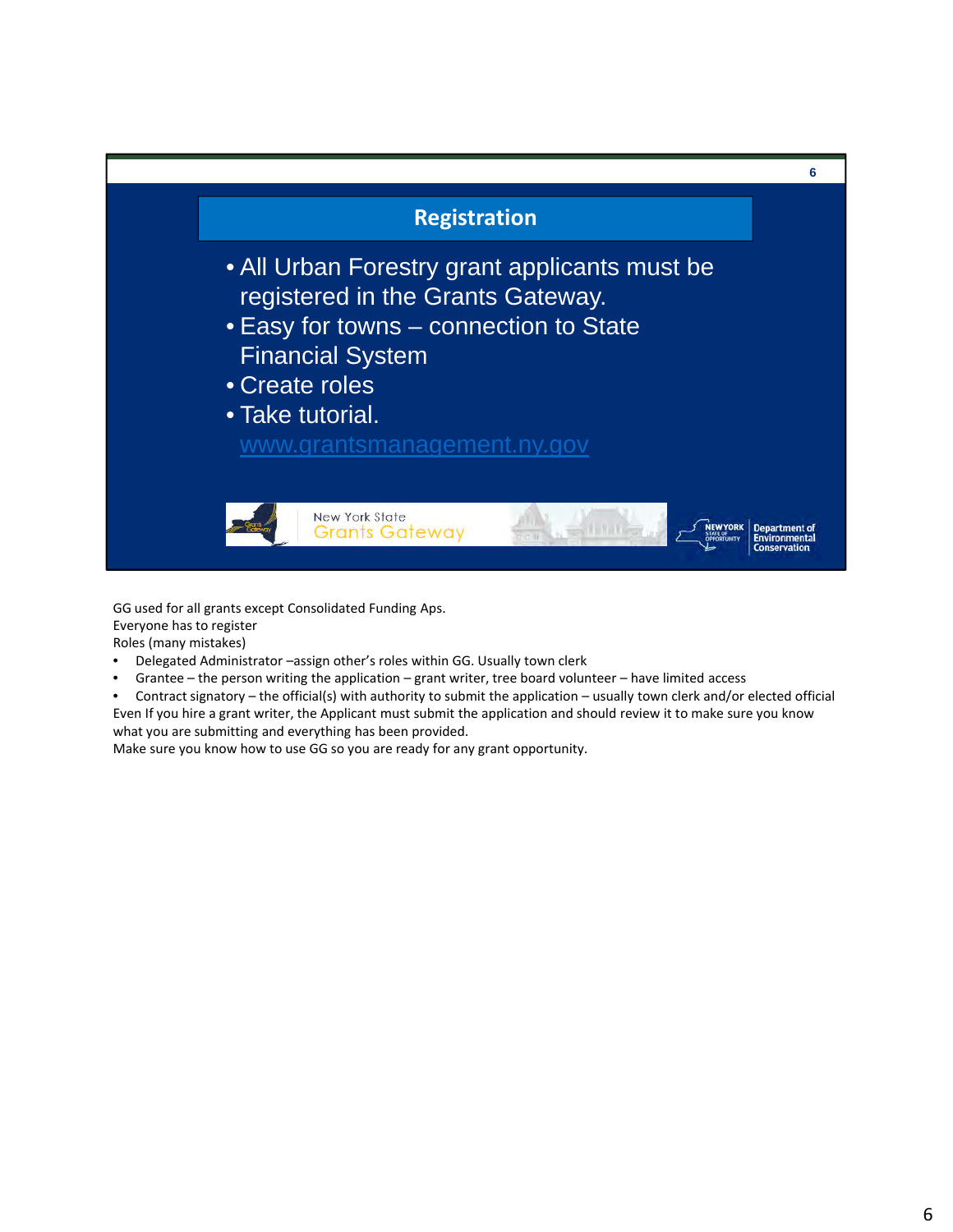

 Tree planting and tree maintenance – 25% match ‐ labor and equipment, contractual match Tree inventory and Community Forestry Management Plans – no match Reimbursement – include in resolution adopted to apply so all are clear. Don't need to wait until end. Can request payment 3‐4 times throughout.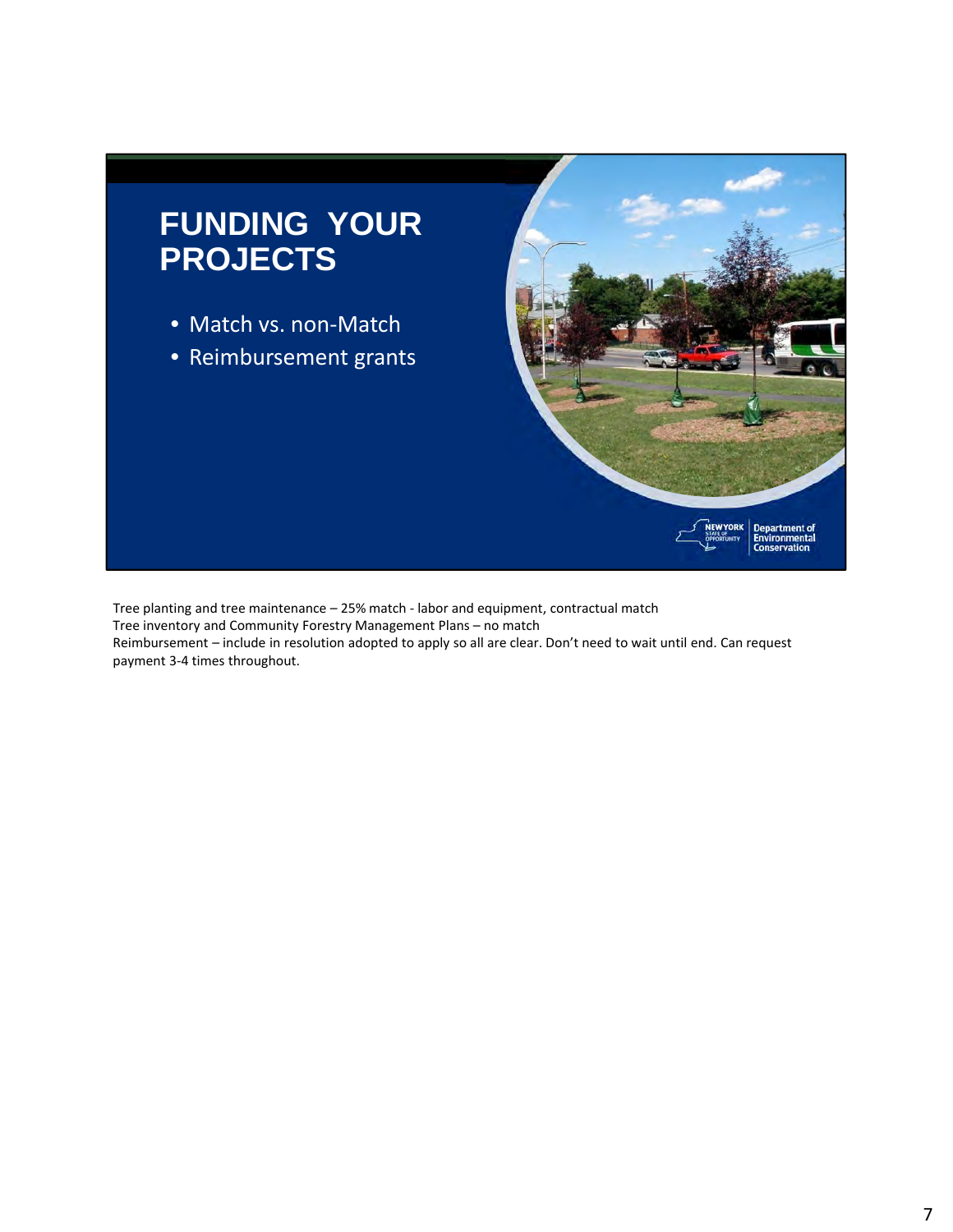

5 minutes for this slide

 If you hire a grant writer, make sure you, as the applicant, read the application. If ANY of these 12 questions is not answered appropriately or if the docs are missing, the app will be disqualified.

 Only one PDF can be uploaded per question. When all .pdf's are uploaded and saved, check they are there by hitting View.

 Give yourself plenty of time to get quotes, meet with stakeholders, draw up a budget, get professional guidance and DEC workplan review. Submit the application in good time – in both large and small cities last year the scores were so close that there was a tie‐breaker and the winner is the application submitted first!

If you do not pass Eligibility, we will notify you quite quickly after the applications close.

take questions for 10 minutes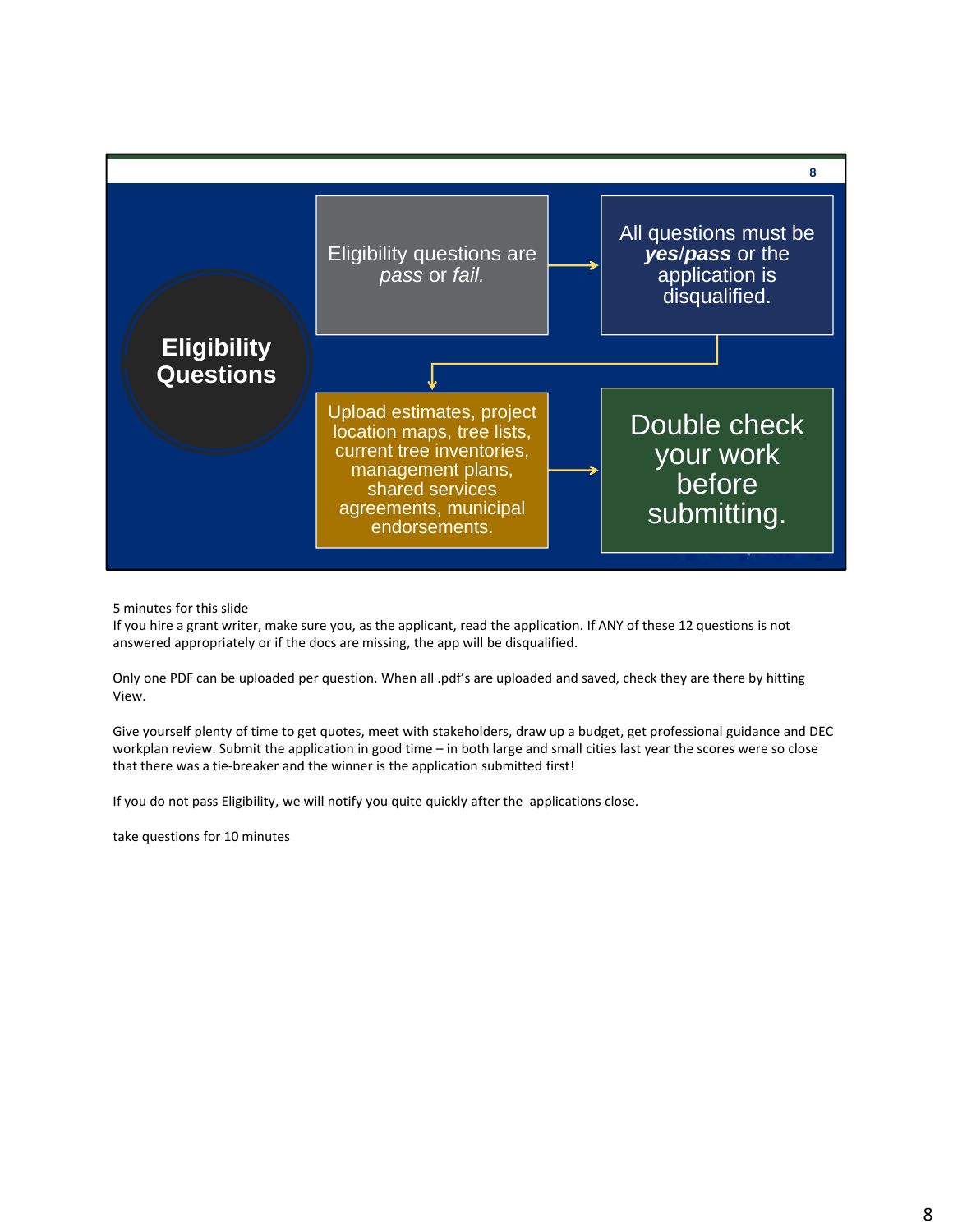

 please introduce yourself when asking a question Name and where you are from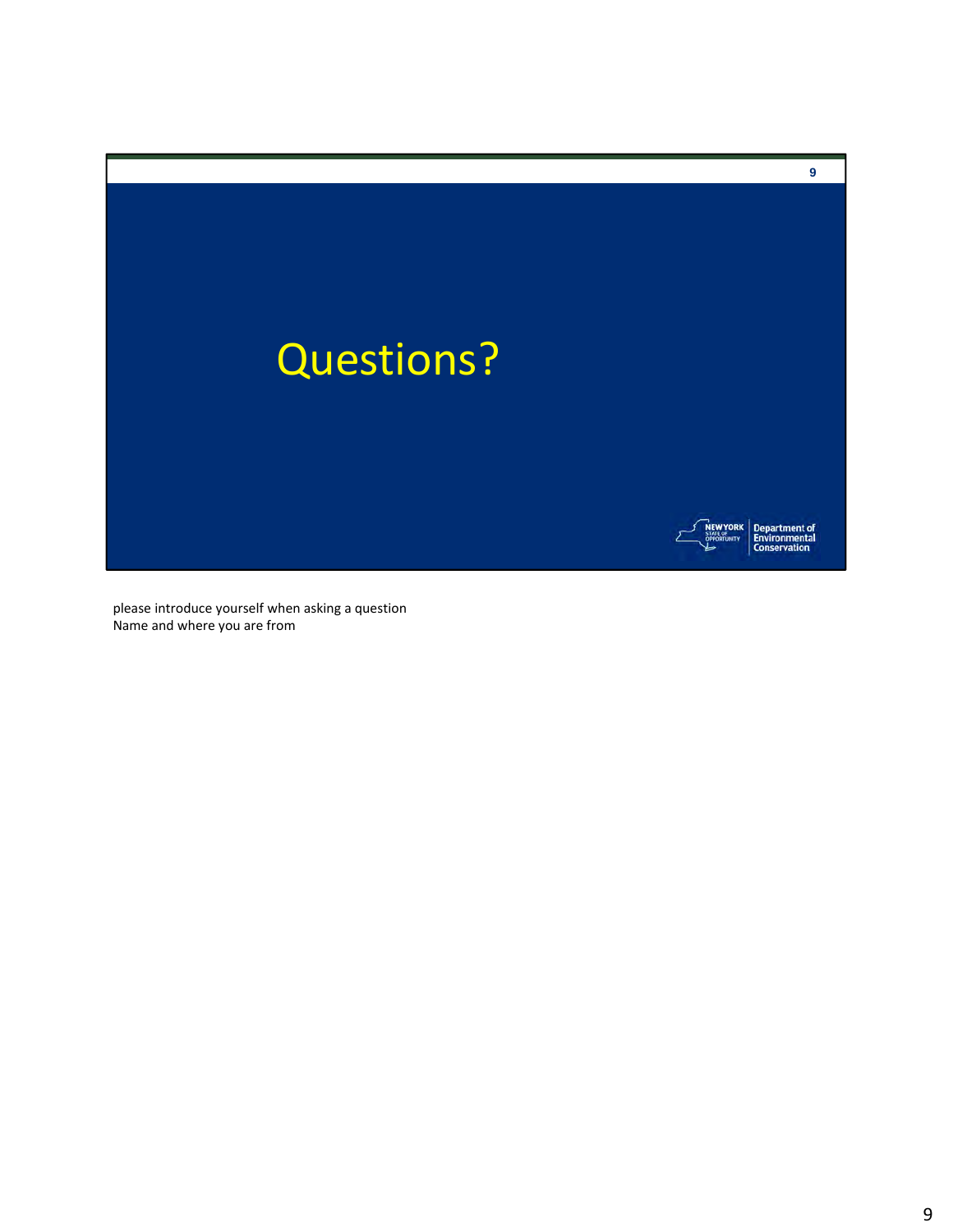# **Evaluation Questions**

- Each application will be evaluated by several reviewers and scores averaged.
- Write more rather than less so reviewers get all the details.
- Think project through **with partners** and devise Work Plan.
- Answer each question where it is asked even if redundant.
- Never write N/A.



 People lose points in the EJ/under‐served area. There are different ways of identifying EJ areas – links in RFA. Top points for EJ

 Some points for underserved. lots of highways, Aging population‐ senior center, not enough parks, lots of aging trees, climate or pollution oriented, you probably have something

This may take time – you have up to 20‐30 minutes for the Questions Common to all Projects

**10**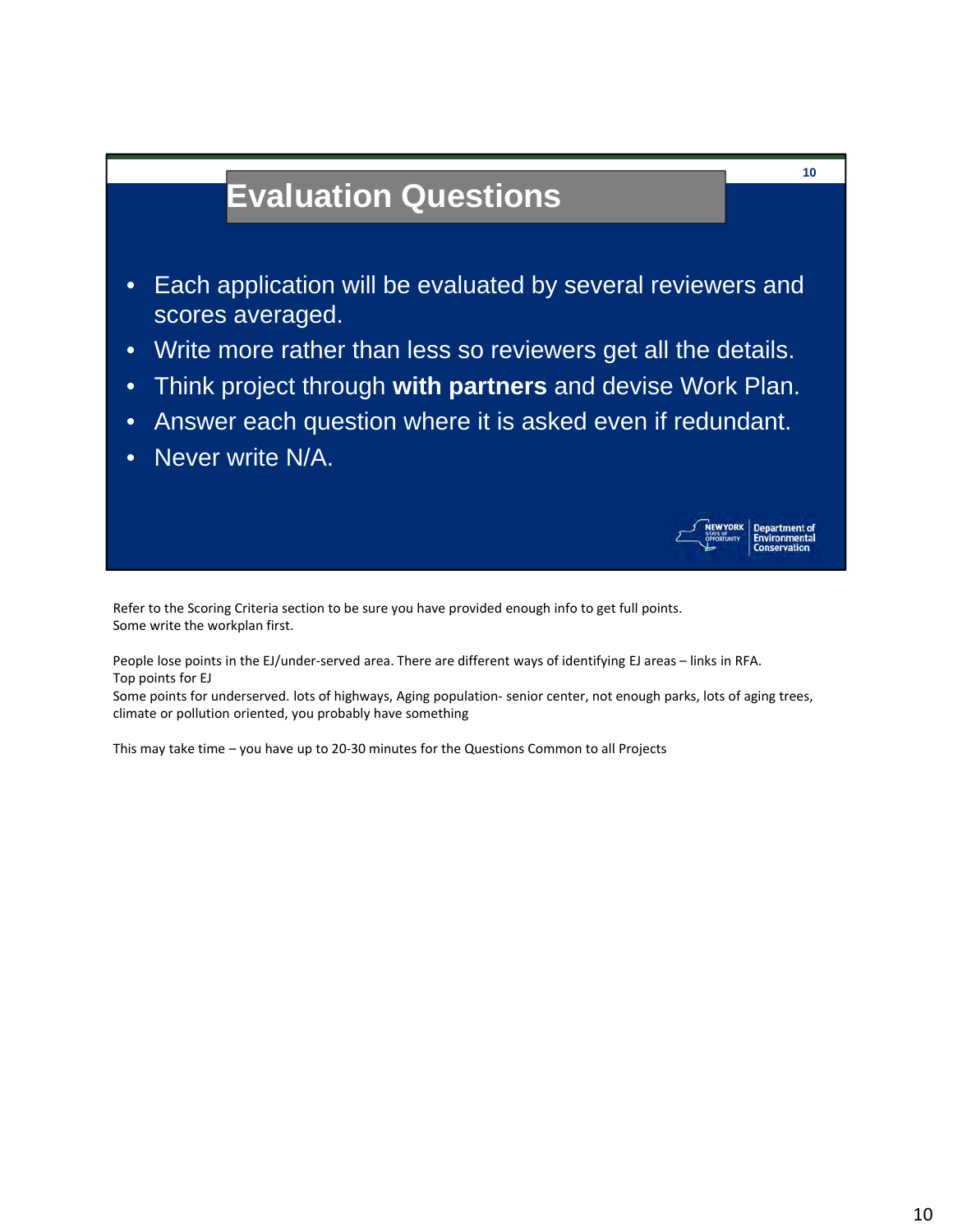

# **Work Plan**

- Tell us the whole project in the Work Plan.
- Map it out in the RFA Worksheet.
- It must include proposed project objectives, tasks and performance measures, including desired project outcomes and deliverables.
- Will be redundant with other sections.



**11** 

Don't leave anything out of the work plan.

 Tell us about your partnerships – volunteers who play a role. Need a letter from them clearly describing their role in this project.

Tell us about your outreach and education.

Some write this section first and then copy from this into the individual questions.

 You will need to have your regional DEC Urban Forester review Work Plan before you submit the application. See appendix. Forester not looking at cost effectiveness or budget items.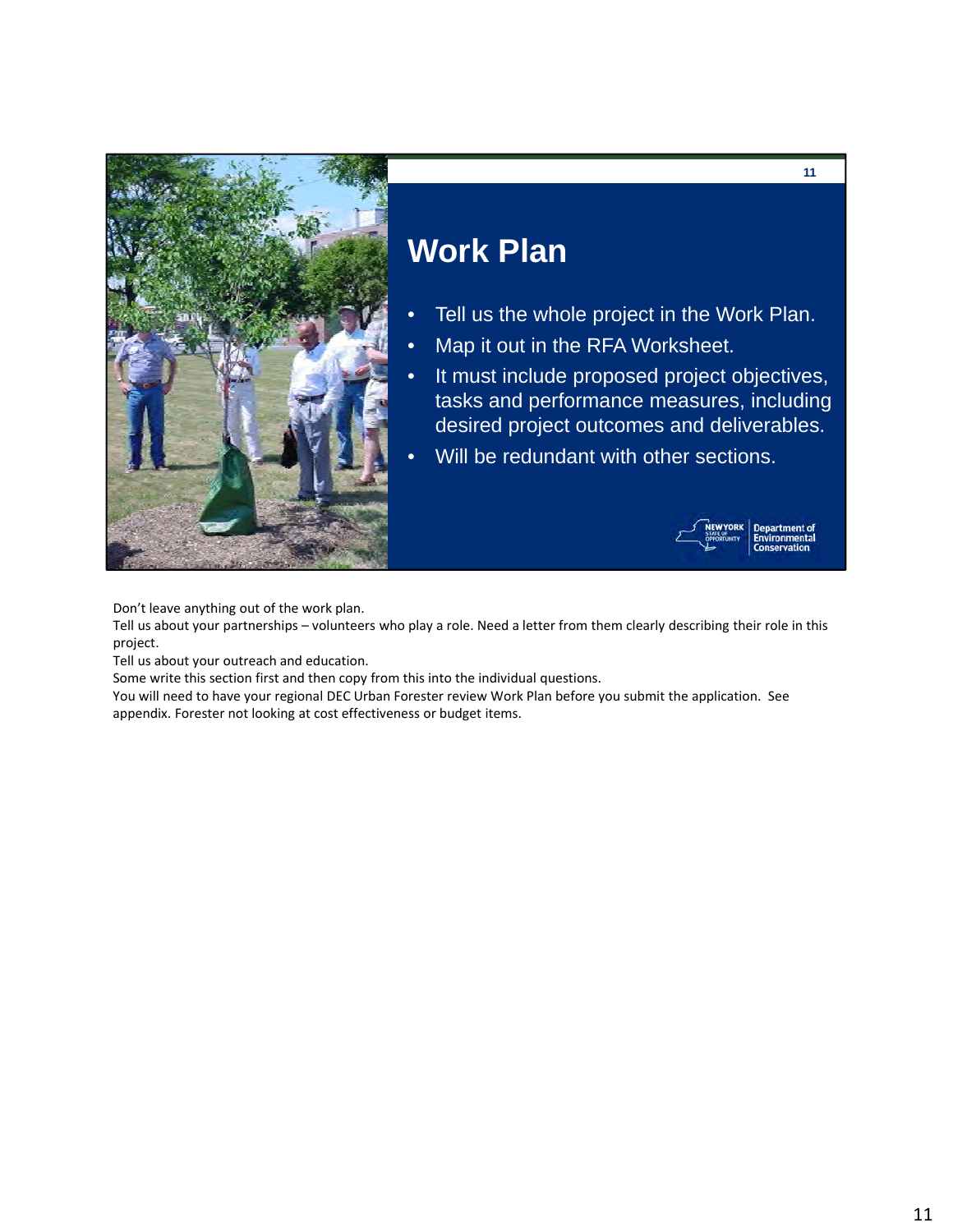#### **Questions Common to all Projects**

- • **Project Location** make it easy for reviewers to identify the project site.
- • **Past Performance** knowledge, skills and experience that shows you can do the project. All work with DEC urban forestry.
- • **First Time Awardee** never been awarded UCF grant or since Round 10
- • **Local Needs** address local environmental, social or economic needs for this project, including the quality of the forest in parks and on streets.
- • **Local Support** upload letters (3-5) from local businesses, residents, elected officials. (not same as partner letters)
- • **Environmental Justice** check the DEC and other maps. If not an EJ area, describe under-served needs – no N/A's!
- • **Professional Guidance** Description and proof of who you spoke to about the project.
- **Professional Service/Qualifications**  Description and proof of the consultant's qualifications to perform the work.



**Department of** 

**12** 

(Common to all Projects except Education programming)

 **Project Location** – 5 points‐ Describe boundaries of the extent of the area of project. Upload a detailed map and photos (in a single .pdf) identifying the project site and describe the location in the application response box. No hand drawn maps. Upload in eligibility and in evaluated question – project location.

 **Past Performance –** 5 points ‐ Include current Urban Forestry contract numbers. Remind us of past history with DEC as an awardee or volunteer. At least 3 points can be won without a contract history by explaining a commitment to trees and urban forestry.

Local Needs - 5 points - describe how the project area will be improved by the project. Tree Inventory will assist with knowledge of tree health; CFMP will map the next decade of maintenance and planting; Tree Maintenance will take down the highest risk trees and Tree Planting will build the urban forest up. Plenty of local detail needed here – what does the community look like, how are the parks, what is the quality of life?

 **Local Support –** 5 points – request letters of support from local businesses, residents, elected officials. No Partner letters should be uploaded here. Include all letters in one .pdf and make sure they are the right way up.

 **Environmental Justice –** 8 points ‐ demonstrate how project will impact the EJ or under‐served area. Almost every area has climate pollution, brownfields, diesel fumes from State roads and truck traffic – environmental, economic, demographic needs that prevent fair treatment and meaningful involvement of all people in society.

 **Professional Guidance** – 3 points ‐ Write a description and upload a letter or email and include credentials such as ISA certification card. Top points for a certified arborist or a DEC forester who is a certified arborist, less for a DEC forester or experienced urban forestry professional. An upload that includes an email or letter from them, with their credentials, is essential. The certified arborist who quotes the project can also write an email detailing the professional guidance. All applicants will still need to connect with the local DEC forester to discuss their projects as part of the submission.

 **Professional Service/Qualifications –** 3 points – Write a description of the type of services that will be used during the project. Certified arborist for all projects: municipal arborist, DPW crews for Maintenance and Planting; qualified municipal or contracted people to run equipment such as stump grinders, chain saws, tree removal equipment.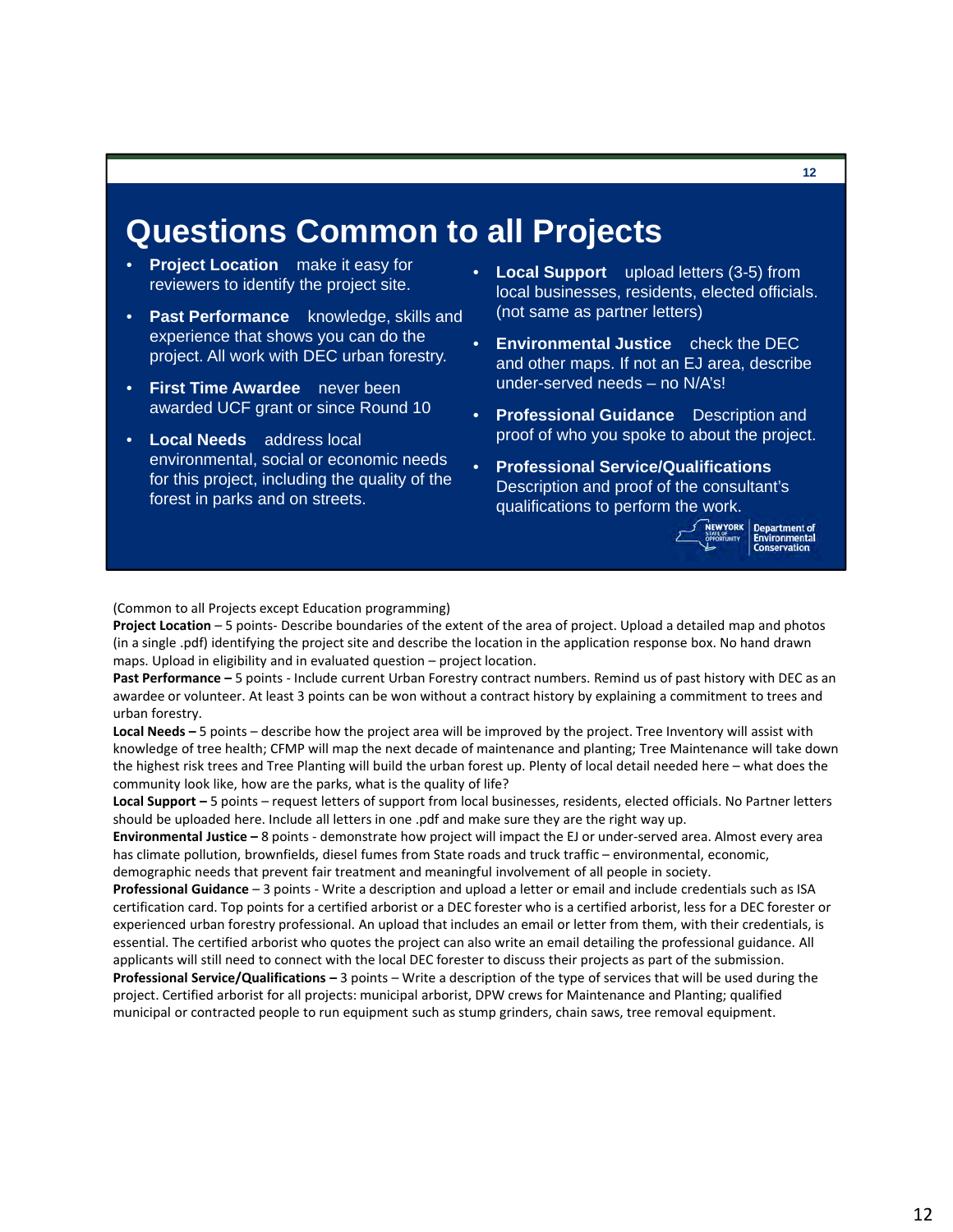#### **Questions Common to all Projects**

### Key deliverables:

- **Partnerships**  Volunteers who will assist with the project
- **Outreach & Education**  All outlets for raising community awareness in urban forestry
- **Long Term Support**  The how, what, when and why of the project's future. Also, how will this benefit your community in the future?



 **Partnerships** ‐ this is an 8 point deliverable that should also be included in Work Plan. Tree boards and committees, CAC's, beautification committees and garden clubs can help earn points in the application by playing a role in organizing some of the publicity (Arbor Day planting, press release, website content), or they could organize a tree walk, work on post inventory projects such as identifying priority planting sites. Partners are the unpaid volunteers who have time to dedicate to the project and generally assist the municipality or NFP. Organize 3 events for top points. Can overlap with outreach activities. Upload letters from partners describing the partner's role in the project.

 **Outreach & Education ‐** this is an 8 point deliverable that should be included in Work Plan. The applicant and/or the partners generally organize the outreach. These include publicity – award announcement, social media, press releases and follow up to get pieces in the paper, on TV and radio where possible. It would also include organizing the contractor presentation to the public at the conclusion of the project, putting together a tree walk brochure or video that could be kept at the Library and viewed, a brochure about the area's historic trees (generally those over 24" diameter or dbh). Partner does not have to do the outreach but they often do.

 **Long Term Support ‐** this is an 8 point deliverable that should be included in Work Plan. How will the tree inventory be maintained 2, 5, 8 years down the road? Is local GIS software available in the municipality and if so, can trees be added as a layer? Is the inventory going to be small (less than 3,000 trees)? If not computer confident, a basic excel sheet can easily be maintained and updated. The grant will pay for contractor software for 3 years but shop around. If DPW is maintaining the trees, are they getting training in proper pruning? Not a one‐sentence answer.

For all three – these need objectives in the workplan.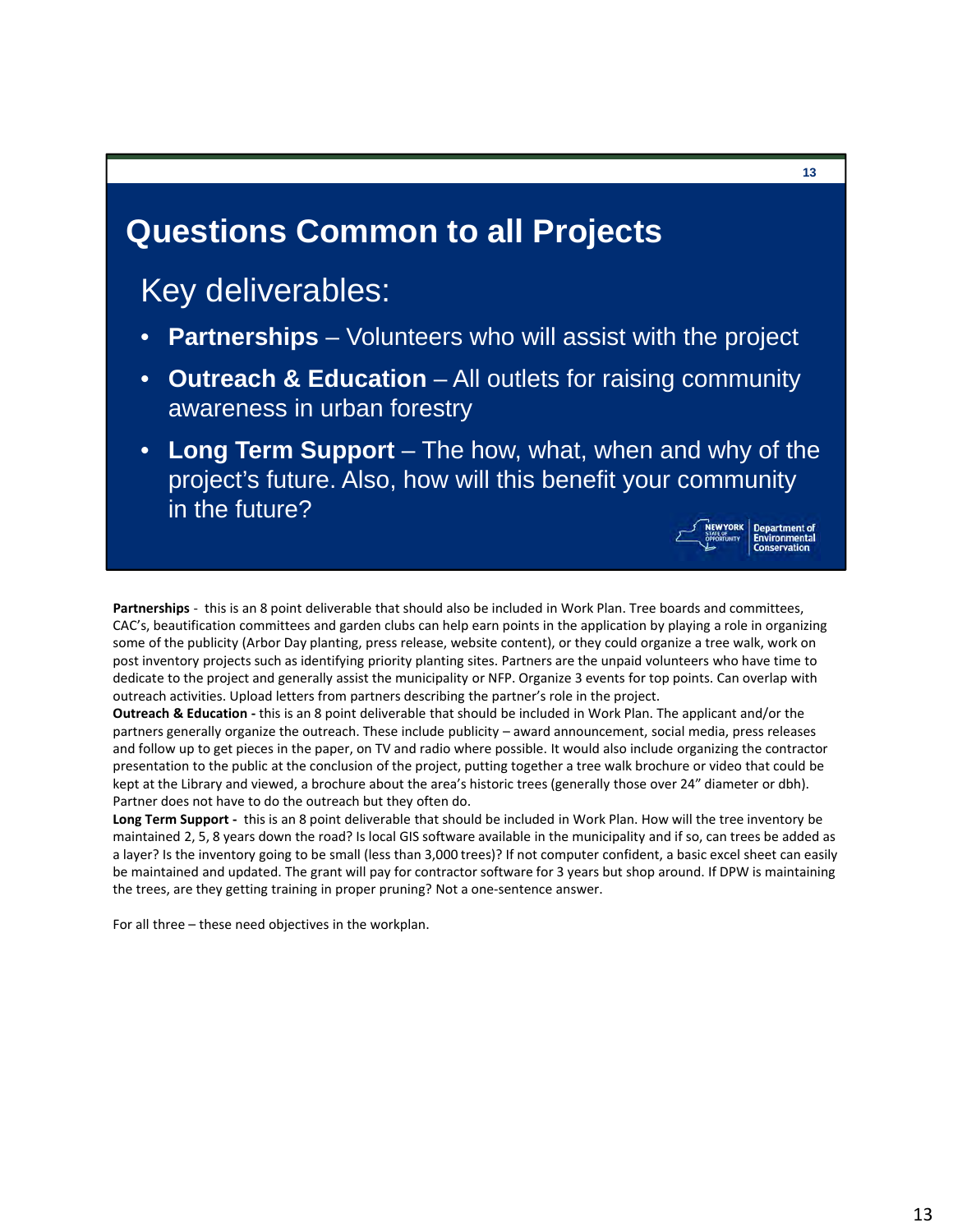#### **Questions Common to all Projects**

- **Tree City USA Certification** must be current or in application.
- CFMP If the current CFMP is 8 years old or less, or if one is being applied for, respond Yes.
- Work Plan Review by a DEC regional urban forester.

Cost Effectiveness:

- Budget level of detail
- Reasonableness of **Expenses**
- **Eligible Costs**
- Deliverables



 **Tree City USA** – 2 points ‐ There will be a box in the new application that can be checked if an application is pending of logged with Tree City USA

 **CFMP** – 5 points ‐ Community Forest Management Plans should be applied for with the Tree Inventory as there is a project minimum of \$11,000 and most plans will be priced at \$5000 ‐ \$15,000. The 5 points is extremely valuable as this is a very competitive grant. For very large tree populations an applicant may apply for a Phase I and Phase II Tree Inventory and CFMP to ensure top points. However, this is rare.

 **Work Plan Review** – 5 points ‐ Contact the regional DEC office (web search DEC regional offices NYS) and speak to the forester. Send a copy of the full Work Plan and they will read it with local knowledge and give suggestions if needed on the plan and the costs effectiveness. They are not responsible and do not review the applications but are kept abreast of all facets of urban forestry.

 **Budget Level of Detail** – 8 points ‐ when filling out the Budget Summary, fill in the narrative boxes and break down costs. E.g Tree Inventory \$25,000, CFMP \$7,000, Asset Management software ‐ \$1500/3 years, instead of \$33,500 overall cost.  **Deliverables – 5 points** Write Objectives for all deliverables including Partnerships, Outreach & Ed and Long Term Support.

 The Objectives, Tasks and Performance Measures describe what, how, when and where the activities will take place. Don't need more than 7 objectives or 14 performance measures. Progress reports on all performance measures in GG.  **Reasonableness of Expenses** – 8 points – The two quotes should be reasonably similar. If not, a third quote can be included. Read the RFA carefully as it pertains to the project and include costs accordingly/. We want imaginative and new projects and encourage submission but they need to be in the spirit of the project. All projects should have trees as the top priority. Is it more cost effective to buy a watering drum than to pay a contractor to water new trees?  **Eligible Costs** – 8 points – Read the RFA carefully and stick to eligible costs. Read the section on Ineligible costs.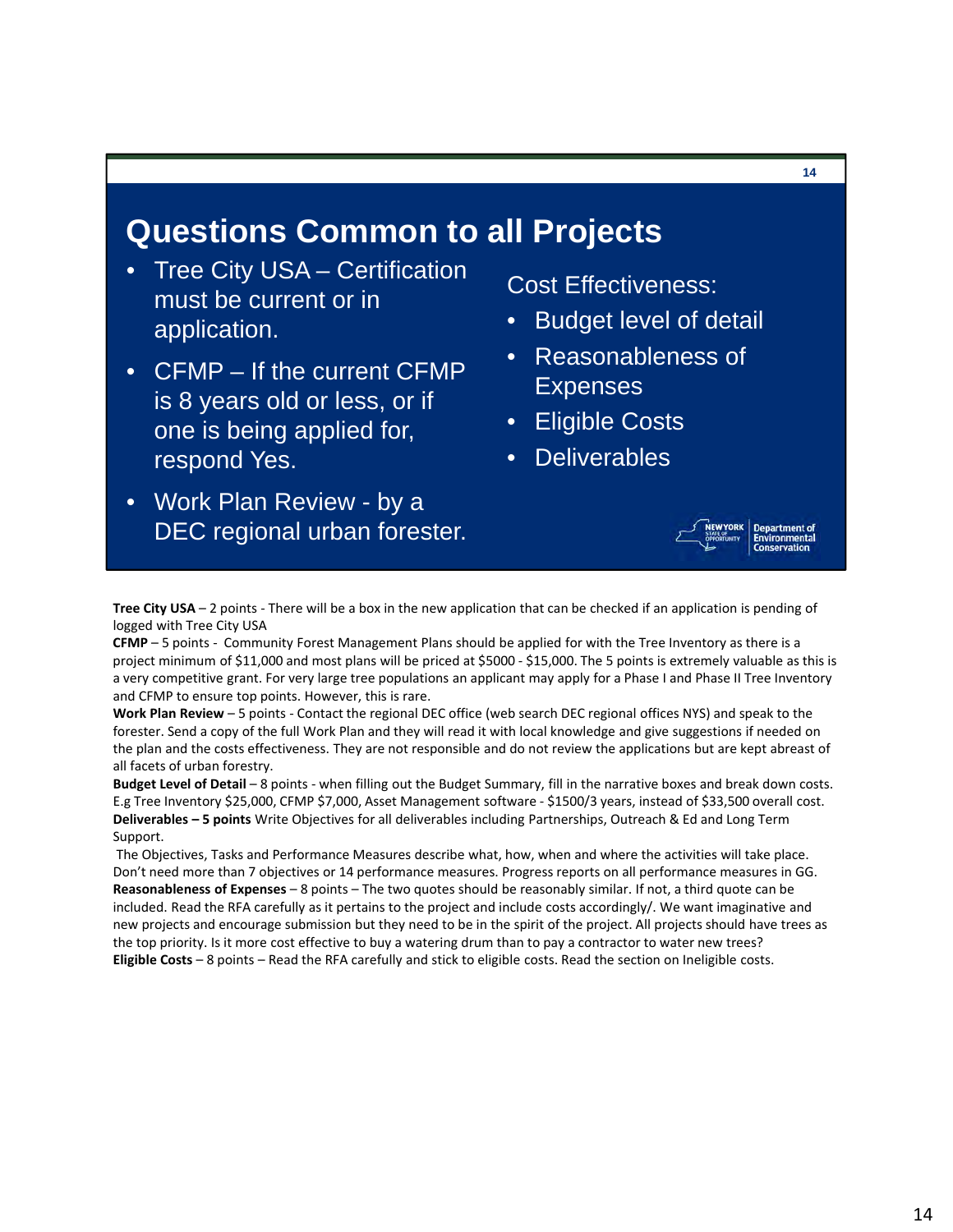

Introduce Forester and/or Guest – they will speak for 5‐10 minutes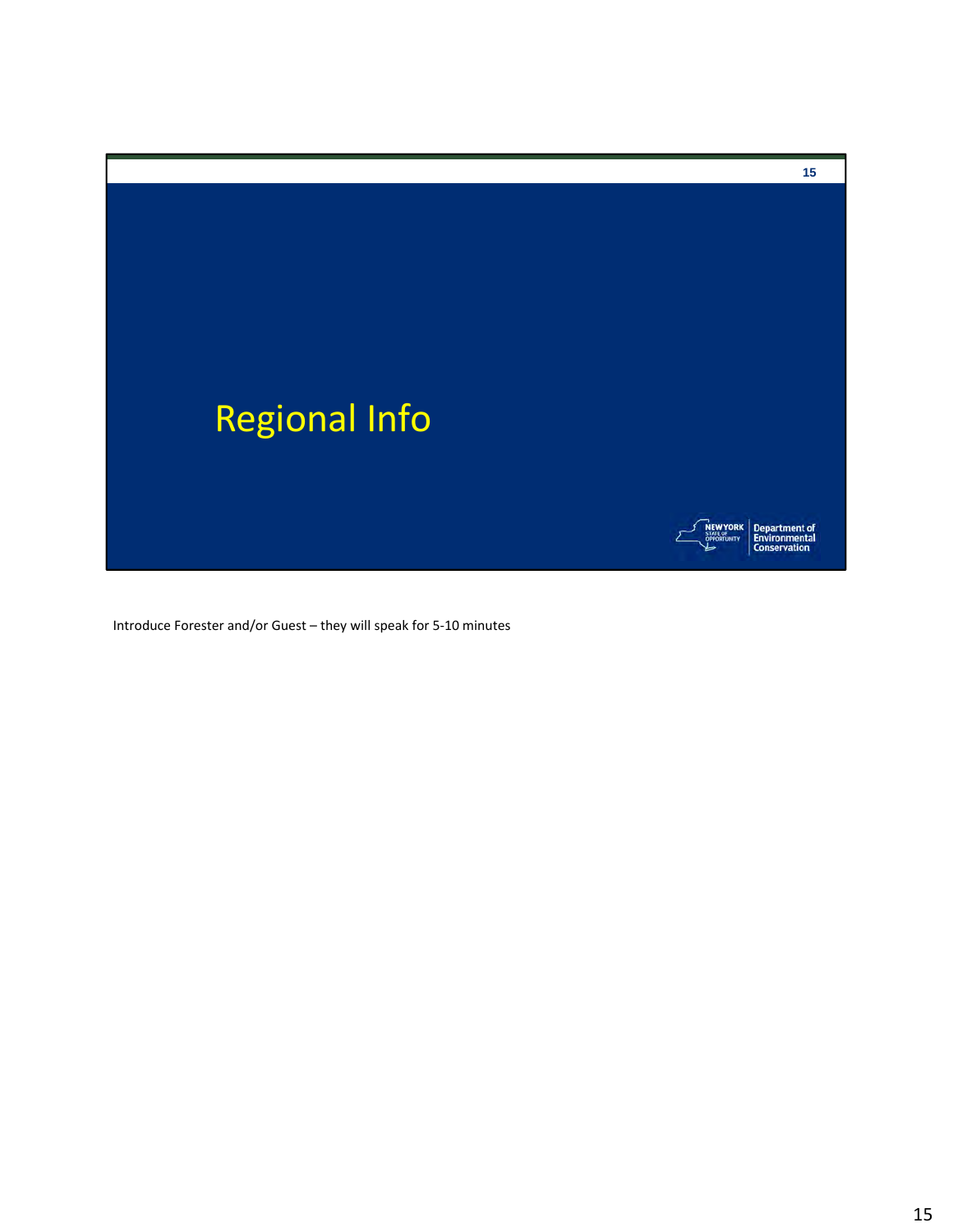



partment of<br>vironmental

Tree planting along the Hudson River in NYC and Arbor Day in East Rochester

 Thank Guest and /or DEC Forester speakers. you have 15‐20 minutes for Project Types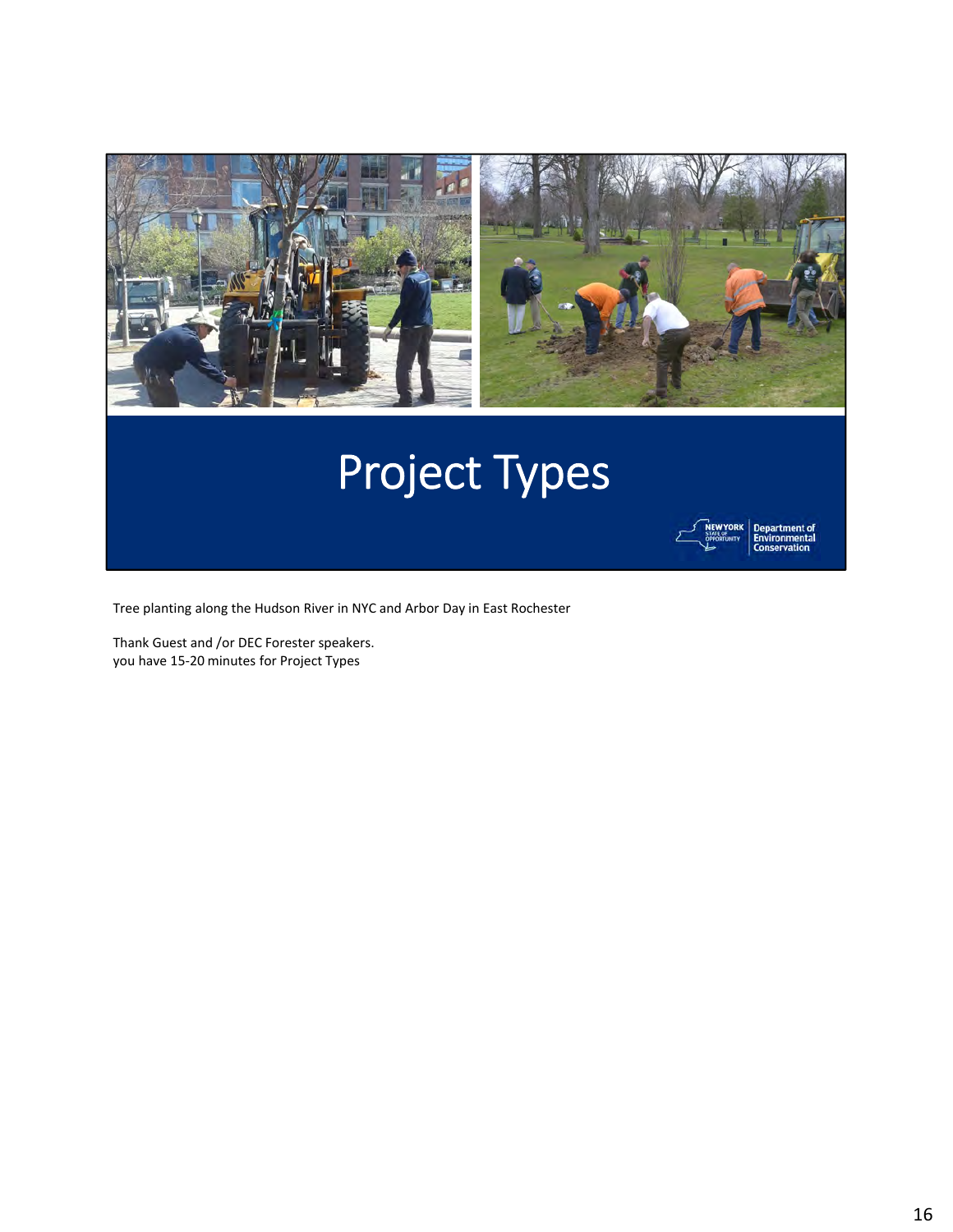### **Project Type – Tree Inventory**

Gathers info on:

- Size
- Age
- **Health**
- Geographic distribution of the urban forest
- Number of vacant planting sites
- Number of stumps
- **Basic recommendations**

Project will entail:

- Certified arborist team will spend weeks surveying the trees
- Meeting with stakeholders
- Ascertaining the overall health of the urban forest
- Awardee identifying Partnerships and outlets for Outreach & Education



artment of

No pre‐requisites needed.

 Applicants are encouraged to request Tree Inventory and Community Forest Management Plans in one project if mgmt. plan is more than 8 years old. – 5 pts for having or applying for mgmt. plan)

 Prior to starting a long‐term maintenance plan or planting initiative, inventory your trees or update an existing inventory. New inventories may be applied for every 8 years.

 Tree Inventories cover all right‐of‐way trees maintained by the municipality. State roads maintained by other entities should not be inventoried.

A Risk Assessment, or health rating will be assigned each tree for future maintenance plans.

 Tree Inventory will be collected in a GIS software program to allow for an i‐tree environmental benefits analysis, filled with excellent information.

 Tree Inventory will be delivered in an Excel sheet, with the i‐Tree Eco environmental benefits analysis report Because of the accuracy needed, volunteer groups are not recommended for field work in this project.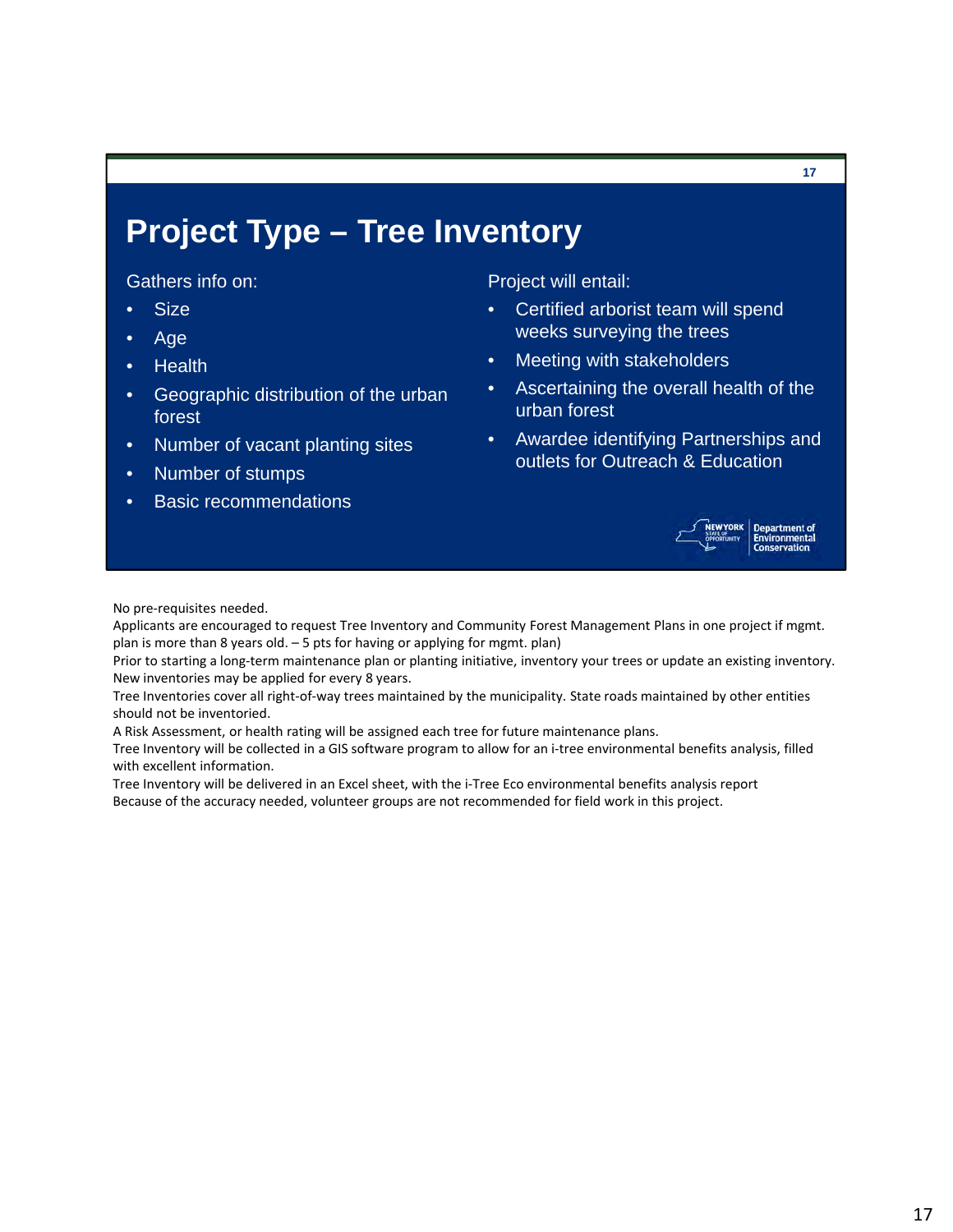### **Project Type – Community Forest Management Plan**

- Based on Tree Inventory to address environmental issues and risk assessment
- Goal is to elevate urban forest to a sustainable level via tree removal, maintenance and planting
- Healthy forest with greater benefit to all residents
- Optional plans:
	- o Storm Preparedness
	- o Planting for Species Diversity
	- o Invasive Species

Project will entail:

- Environmental benefits analysis from the Tree Inventory and this begins the talking point for the CFMP
- Consultant may take several months to complete CFMP and the municipality/NFP will receive a draft
- At conclusion, consultant will deliver a presentation with PP at a Council or Board meeting with electeds and stakeholders



partment of<br>*r*ironmental

**18** 

 Needs Tree Inventory as a pre‐requisite. You get 5 point for applying for (or having a management plan up to 8 years old) Variable options

Should be applied for with Inventory mainly due to low cost and long term completeness of project

 Basic Plan is generally a document that discusses risk management – which trees have an extreme risk of failure and need to be removed, trees in good condition but needing maintenance such as thinning or pruning; dead trees that are harmful or harmless.

 Also the amount of trees needing to be planted each year to increase the urban forest or to replenish dead or dying trees. Individual needs can be added e.g. volunteer awareness and importance, creation of a tree board, Tree City USA details, ordinance building. Also, what is special about your community's trees – historic, special interest – arboretum, saved ash or elm, did George Washington sleep under one? Did a governor plant one?

The more you put into it, the more you get out of it.

CFMP can become the activity center for DPW and volunteer entities.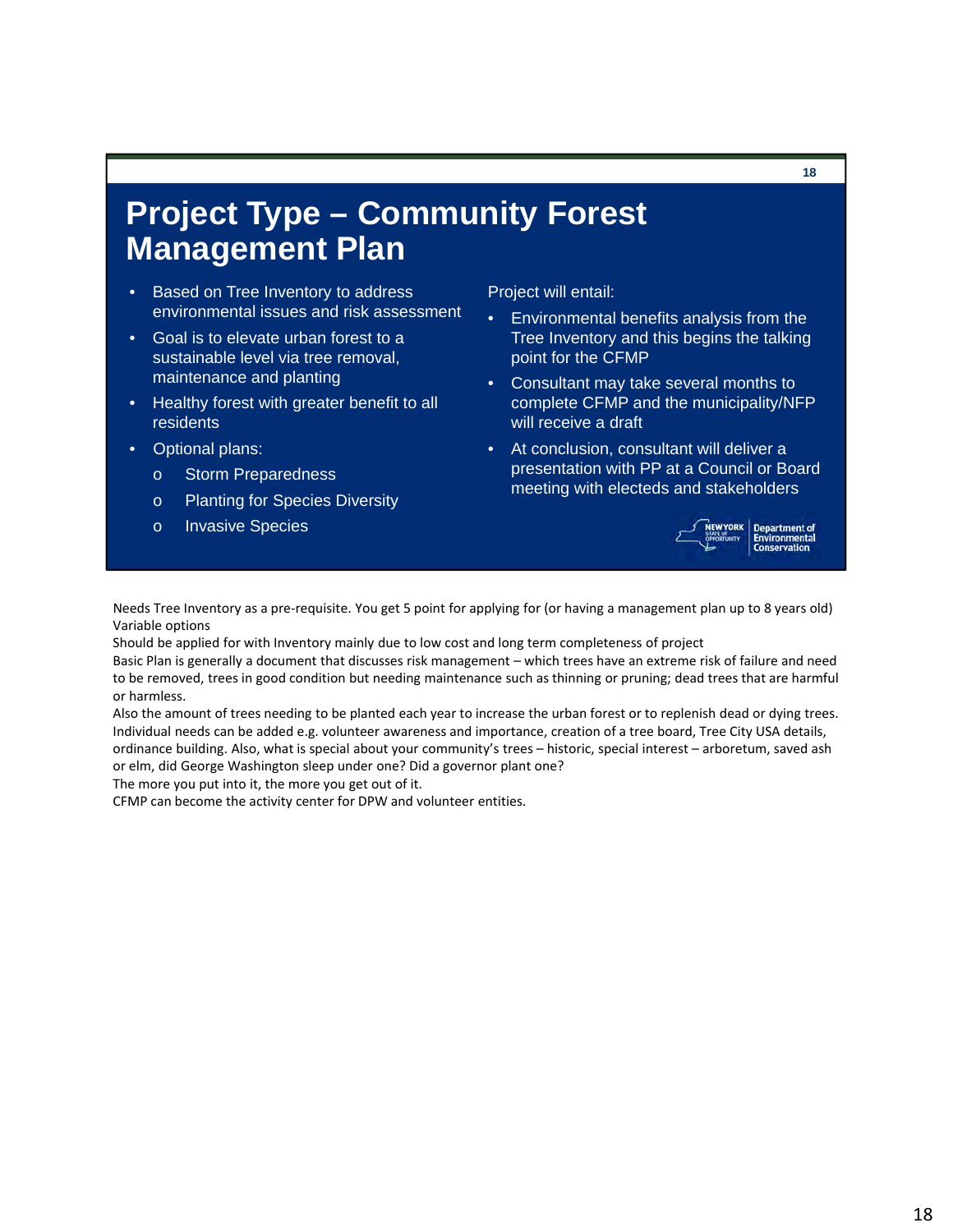### **Project Type – Tree Maintenance**

- Tree removal pruning, stump removal, forest thinning
- Young tree care staking, watering, guards
- Equipment chipper, stump grinder
- High risk trees identified in CFMP or inventory should be dealt with first
- Work must be supervised by a certified arborist

Include in application:

- Tree Inventory needed for project area
- Documentation of certified arborist
- Photos of potential locations



**19** 

Pre‐requisite needed – Tree Inventory – continuously update or up to 8 years old.

Match needed – 25% ‐ on \$50,000 match is \$12,500 for a project total of \$62,500

DPW or contractor can be used for grant or match – salary and equipment

 Priority in Tree Maintenance should be the highest risk ascertained in the tree inventory, unless there are circumstances that have occurred more recently, including storm damage

If awarded, full insurance liability and endorsements needed from applicant to proceed to contract

Upload inventory covering this area in eligibility. Should be a relatively quick project.

Can have a replanting component for removed trees.

Salary amounts should not exceed 30% of total grant amount

Can spread work, match and reimbursement requests by quarters.

Withhold 15% of final payment until match is completed. A lot of match can be done early on.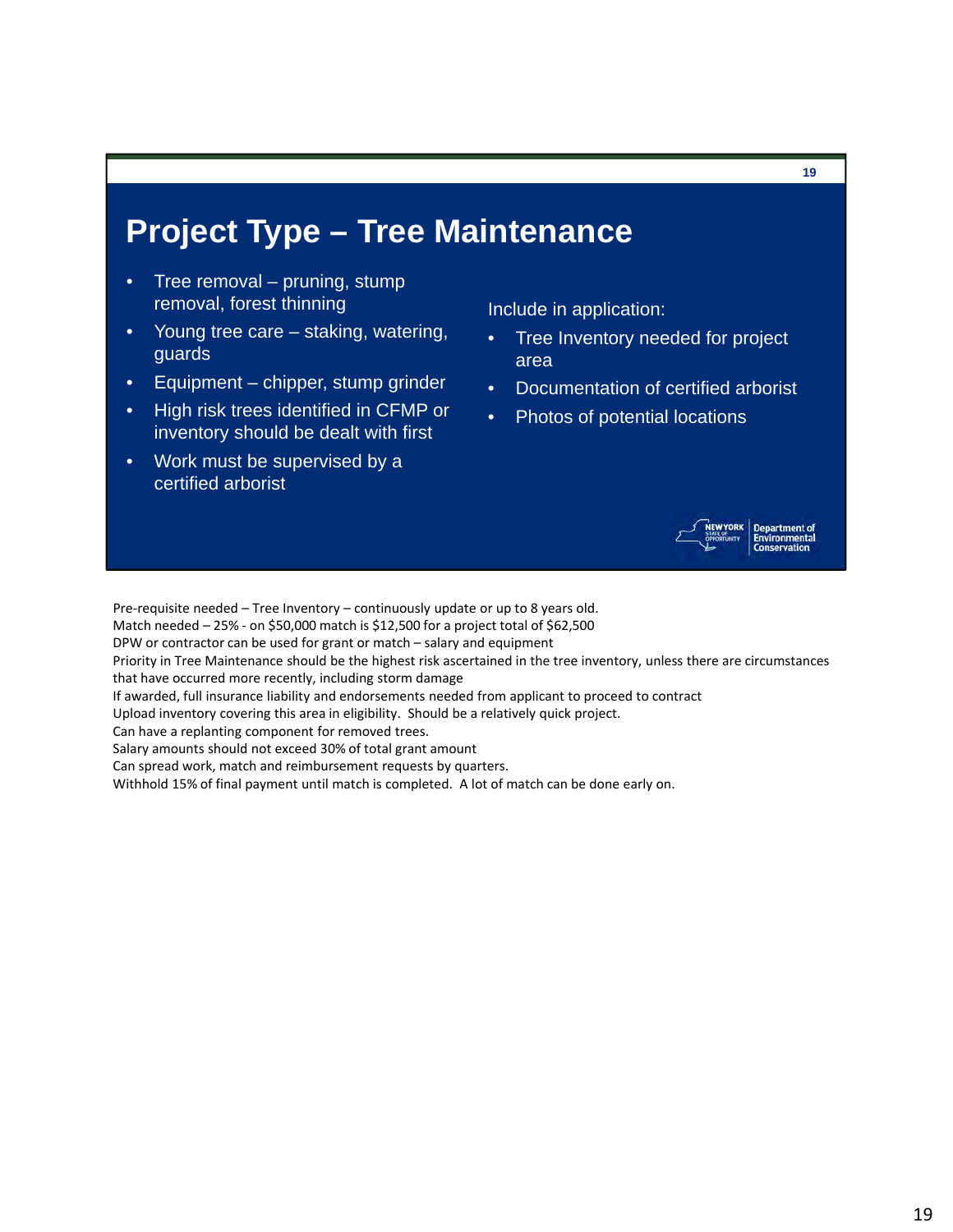### **Project Type – Tree Planting**

- Address how the project will promote the quality of the urban forest in parks and/or open spaces.
- Must use non-invasive species trees and give consideration to EJ areas
- Great for volunteer and partnership inclusion
- Must be supervised by certified arborist or natural resource professional (tree nursery)

Include in application:

- Project location
- Photos of some locations
- Number of trees to be planted
- Approved species list by DEC forester



**20** 

No pre‐requisites

Match needed – 25% ‐ on \$50,000. Match will be \$12,500 for a total grant of \$62,500.

 Good for volunteers and community/school projects – don't underestimate the amount of hard work. DPW or contractor can be used for grant or match – salary and equipment

If awarded, full insurance liability and endorsements needed from applicant to proceed to contract

 Two (2) estimates should reflect the same activity – the nursery will deliver stock (bare root or balled and burlapped) or nursery will deliver and plant and secure trees. Check on warranty options. Prefer one‐yr warranty.

Salary amounts should not exceed 30% of total grant amount

Withhold 15% of final payment until final match is completed.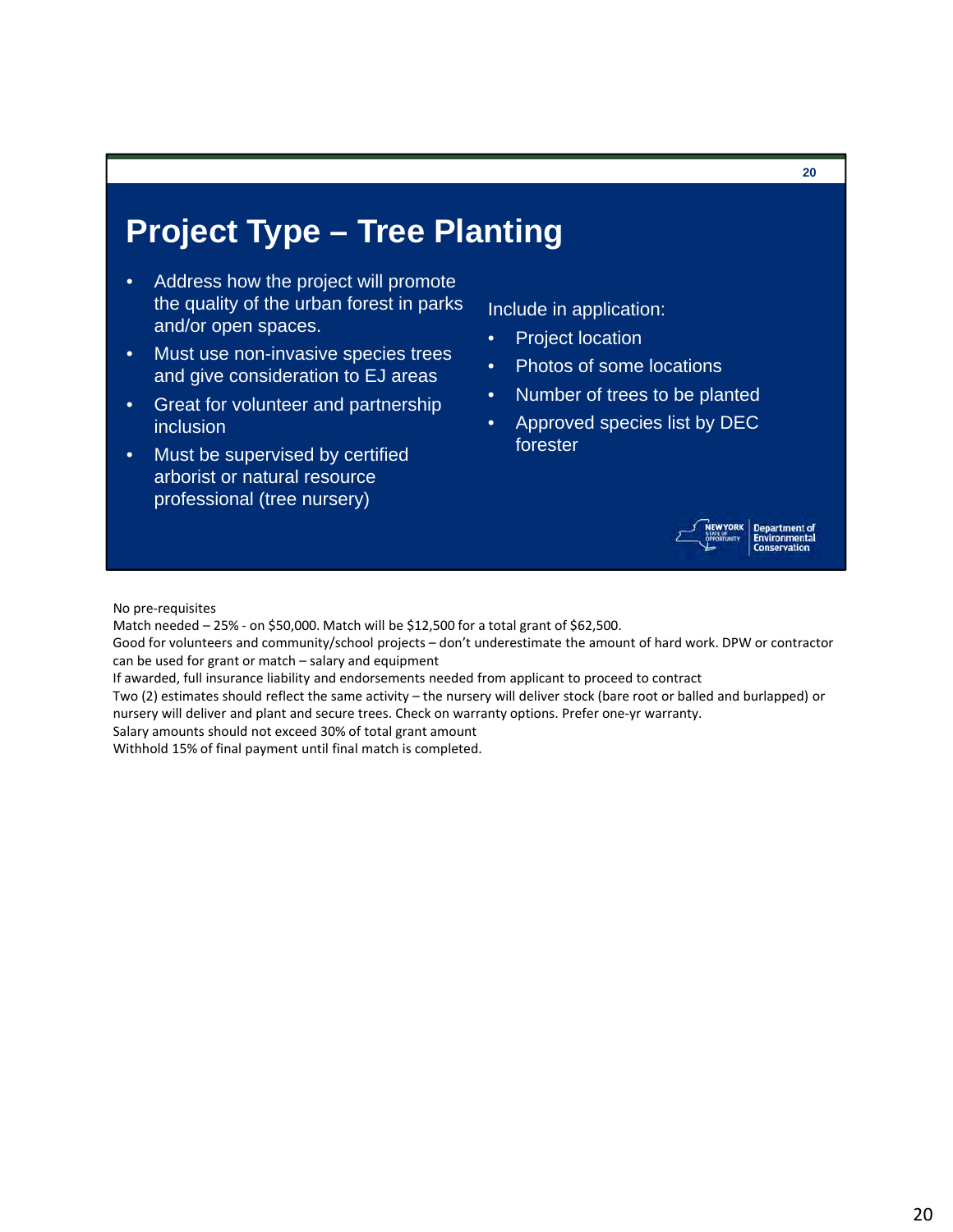### **Project Type – Education**

Goal - to train municipal staff and volunteer groups who assist in maintaining the urban forest.

- A. Professional Development programming to assist municipal staff and those who partner with municipalities to prepare for certification exams. (ISA, NLP, etc.) All categories on current exams should be included.
- B. Stewardship programming may include benefits of urban trees, understanding tree inventories and how to update them, tree planting, pruning, tree identification, basic risk tree assessment, forest health topics, field-appropriate hand-held equipment training, municipal tree protective ordinance development, etc.

Applicants are required to, among other things:

- Develop curriculum
- Produce and hold workshops that provide continuing education credits from at least one of Isa, Nursery and Landscape Professionals, Planners, DEC pesticide credits
- Guarantee a minimum attendance of 12 participants per class
- Provide at least 35 hours of class/field work (not including prep time)
- Include a description of a previously administered program describing past successes.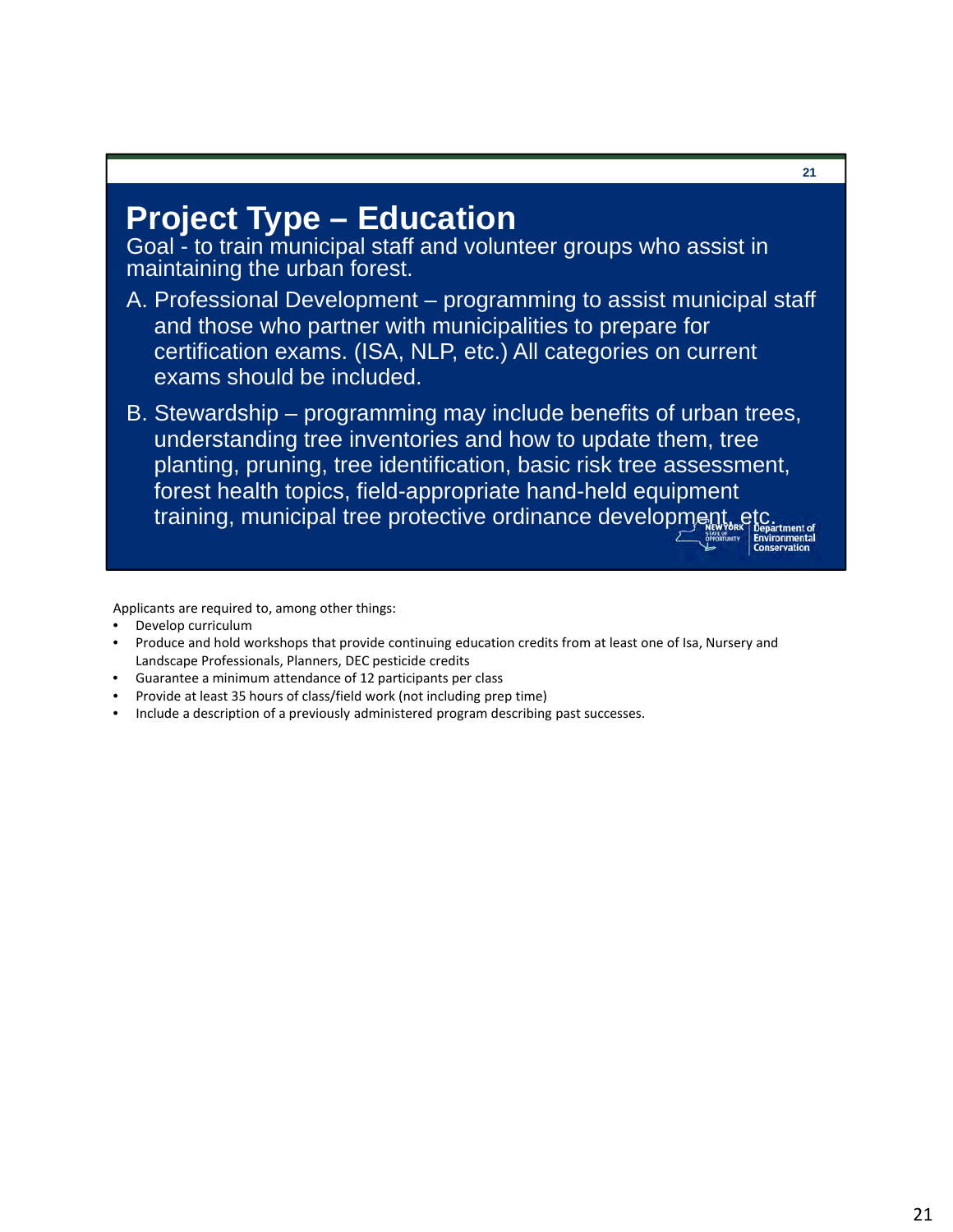**Request For Applications (RFA): Guidelines and Application Instructions** 

- All application questions are explained in the RFA.
- All evaluation questions include scoring details in the RFA.
- An example of the Work Plan is included in the RFA.
- Minimum Planting Standards are included in the RFA.
- Large Communities are identified in the RFA.

**Department of<br>Environmental**<br>Conservation

**22** 

Keep the RFA open and in front of you while filling out the application in GG

Last 4 slides – you have 10 minutes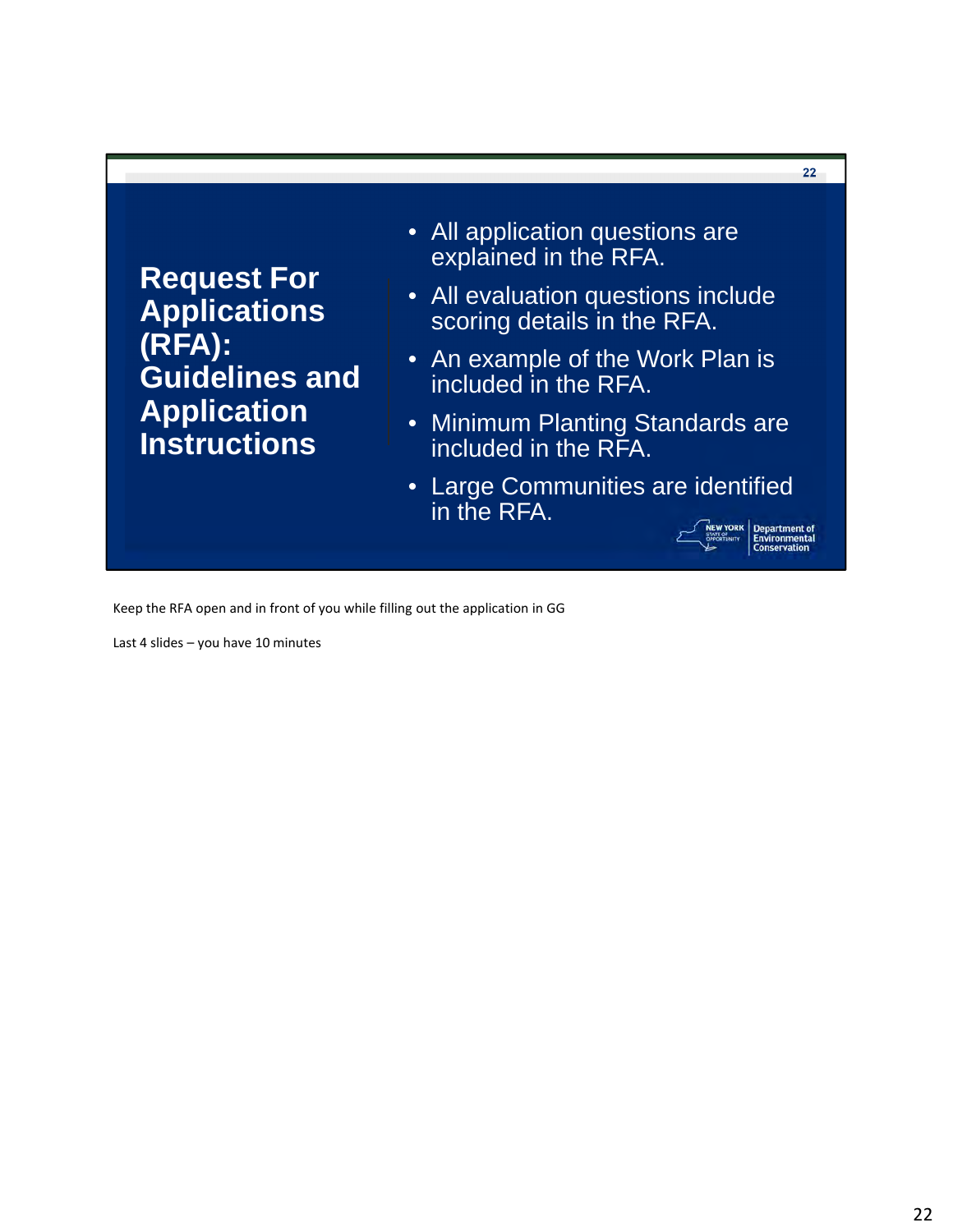# **Scoring Criteria**

#### **Outreach and Education**

Does the proposed project include providing outreach and education events, activities and information to the public about tree management related to urban and community forestry?

| (A) Three or more public outreach and/or education efforts described including at least<br>one event to which the media is invited, all of which are listed as work plan performance<br>measures | 8 pts. |
|--------------------------------------------------------------------------------------------------------------------------------------------------------------------------------------------------|--------|
| (B) Two public outreach and/or education efforts described which includes at least one<br>event to which the media is invited.                                                                   | 5 pts. |
| (C) At least one public outreach and/or education effort described, but no media press<br>events are included.                                                                                   | 3 pts. |
| (D) No public outreach and/or education efforts described.                                                                                                                                       | 0 pts. |
|                                                                                                                                                                                                  |        |

Check each evaluation question in Scoring Criteria and use our language.

 If you follow this, you will do well. **It's all in the RFA.**

Be sure to hold at lest 3 public outreach and/or education events and invite the media to at least one.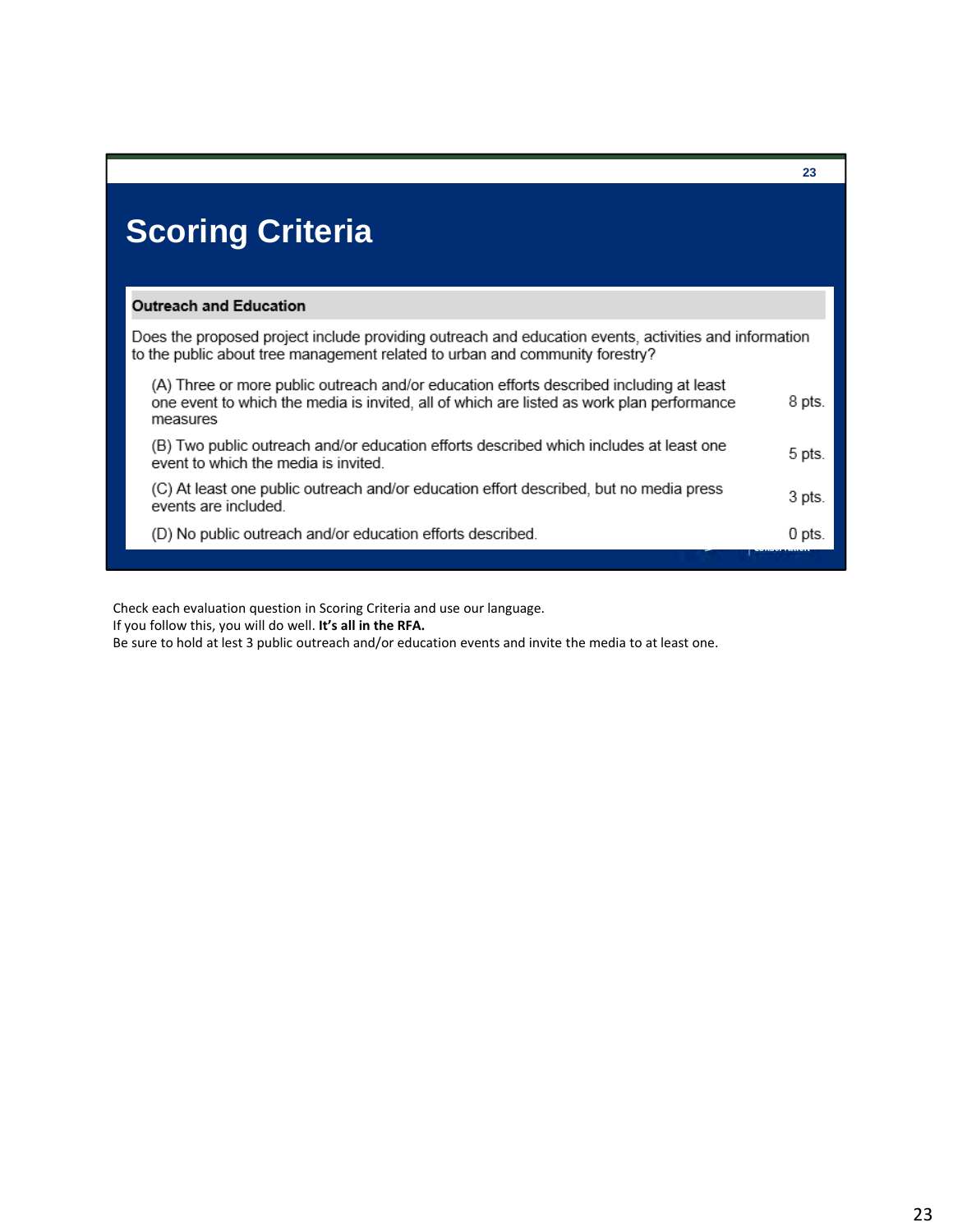## **Quality Control**

- Two (2) estimates will be needed for each project to determine cost effectiveness.
- Tree Inventory goal is 95% accuracy.
- Tree Planting is 95% survival rate.
- All projects will be inspected by a regional DEC urban forester.
- Contractors should have a proven track record and use a certified arborist to obtain top scores.



 Hiring a contractor, you are hiring a partner – you are not handing off the project. Make sure you are comfortable with them. Ask other communities they've done work for. Don't be the guinea pig for a new contractor's inventory. If the estimates are wildly different, get a third quote or discuss the differences in the application.

 STRESS – read this and every section really carefully. This grant has become very competitive.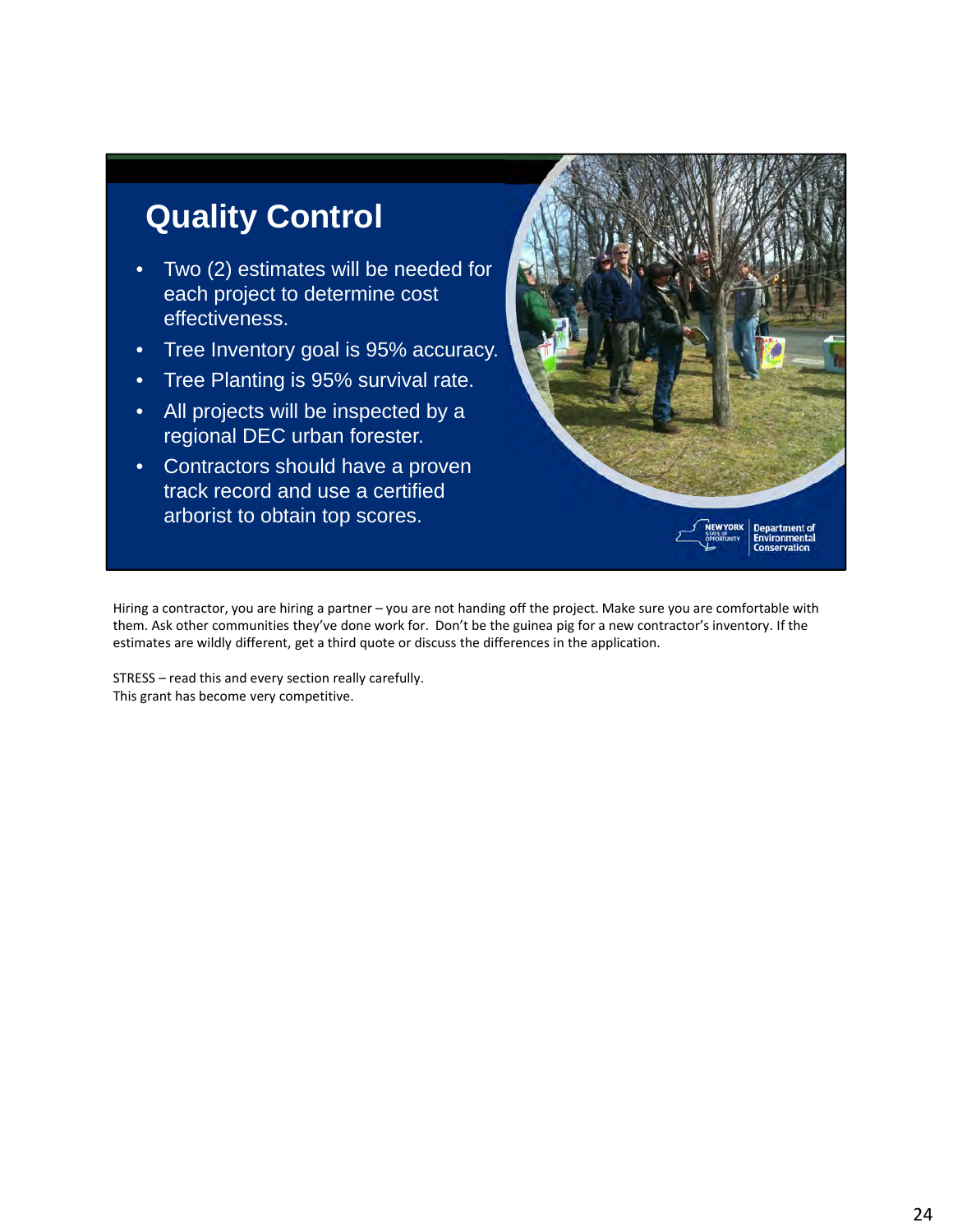# **TREE CITY USA**



#### Are you a Tree City U.S.A. community?

- Tree Board
- Tree Ordinance
- \$2 per capita
- Celebrate Arbor Day



rtment of<br>onmental

**25** 

 Tree City USA – explain what is Tree City and what the Arbor Day Foundation does Tree Cities create better applications and execute projects more successfully. We have a text box so you can explain if you have applied and have not been approved yet. 2 points.

 Recognition program for communities that make an investment in their trees. Need to recertify each year. Recognition luncheon each year in Albany Free materials from the Arbor Day Foundation Great PR for the community and elected officials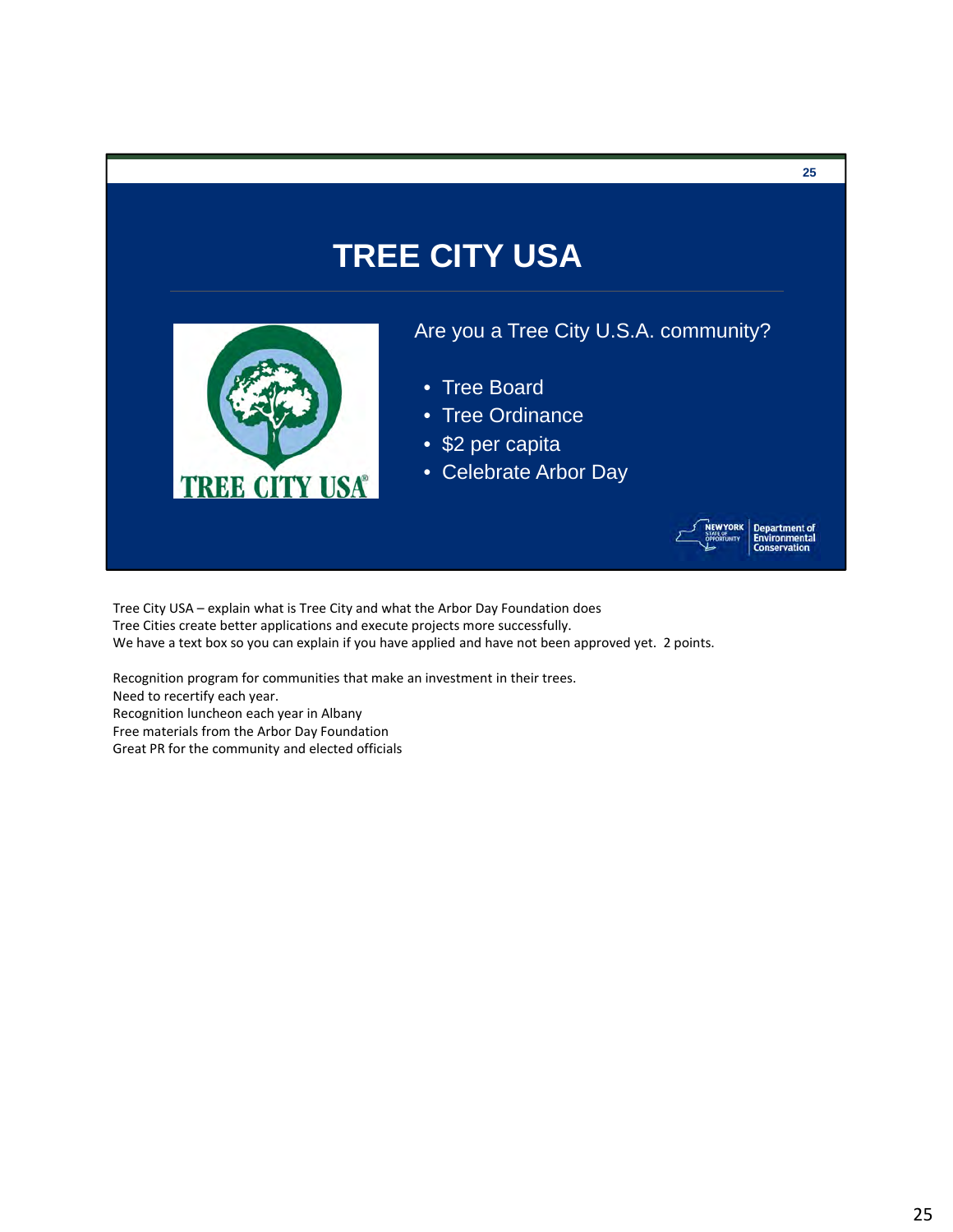

# Love Birds? Plant Native.

One nest of Chickadees needs 6‐10,000 caterpillars to fledge.



partment of<br>dronmental

 Professor Dr. Doug Tallamy – Delaware Nestlings need insect protein to fledge – not seeds and fruit Chickadee nest – 6‐10,000 caterpillars Native trees support native insects – Ginko zero – Oaks nearly 400 species